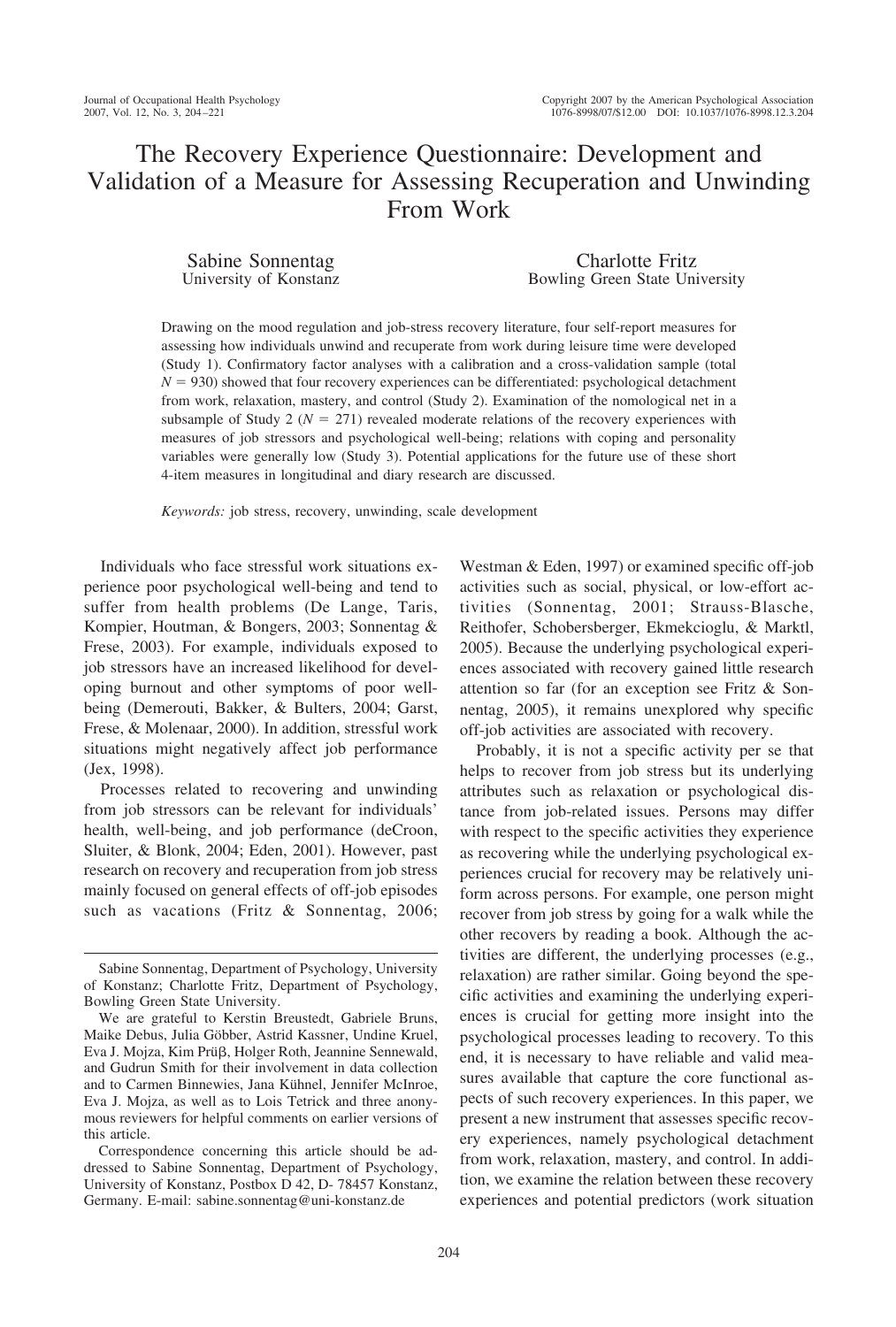variables, coping, and personality) as well as potential consequences (psychological well-being).

#### Conceptualizations of Recovery

Recovery refers to a process during which individual functional systems that have been called upon during a stressful experience return to their prestressor levels (Meijman & Mulder, 1998). The recovery process can be seen as a process opposite to the strain process. It results in restoration of impaired mood and action prerequisites and is often also reflected in a decrease in physiological strain indicators.

To develop an understanding of successful recovery experiences we draw on theories on recovery processes (Effort-Recovery Model; Conservation of Resources Theory) as well as on the mood regulation literature. The Effort-Recovery Model (Meijman & Mulder, 1998) holds that effort expenditure at work leads to load reactions such as fatigue or physiological activation. Under normal conditions, once the individual is no longer exposed to the work or similar demands, load reactions are reversed and recovery occurs. According to this model, it is an important precondition for recovery that the functional systems taxed during work will not be called upon any longer.

The Conservation of Resources Theory (Hobfoll, 1998) assumes that people strive to obtain, retain, and protect their resources. Resources can be external entities such as objects or financial assets as well as internal attributes such as personal characteristics or energies. Stress threatens these resources and as a consequence may harm health and well-being. To recover from stress, individuals have to gain new resources and restore threatened or lost resources. Stress recovery on a day-to-day basis particularly refers to internal resources such as energy or positive mood. Thus, the Effort-Recovery Model and the Conservation of Resources Theory suggest two complementary processes by which recovery occurs. First, it is important to refrain from work demands and to avoid activities that call upon the same functional systems or internal resources as those required at work. Second, gaining new internal resources such as energy, self-efficacy or positive mood will additionally help to restore threatened resources.

Research on mood regulation offers a more specific insight into the processes that are relevant for recovery. Because stressful work conditions often lead to impaired mood (Fuller et al., 2003), mood repair is one of the core functions of recovery. Research on mood regulation identified a range of different strategies individuals pursue to improve their mood including both cognitive and behavioral approaches (Parkinson, Totterdell, Briner, & Reynolds, 1996; Thayer, Newman, & McClain, 1994).

Parkinson and Totterdell (1999) suggested a classification of mood regulation strategies comprising diversionary strategies and engagement strategies. Diversionary strategies aim at avoiding a negative or stressful situation and at seeking distraction from it. Engagement strategies are characterized by confronting or accepting the negative or stressful situation. Diversionary strategies seem to be most relevant and promising for stress recovery because engagement strategies keep the individual cognitively occupied with the stressful situation and its potential effects which make recovery less likely.

### Recovery Experiences

Among others, diversionary strategies comprise psychological detachment from work (i.e., mentally switching off), relaxation-oriented strategies, and mastery-oriented strategies (Parkinson & Totterdell, 1999). These divisionary strategies, particularly detachment from work and relaxation-oriented strategies, should be useful for recovery because they imply that no further demands are made on functional systems called upon during work. Mastery-oriented strategies should support the recovery process by building up new internal resources (e.g., selfefficacy). In addition, because control is a crucial external resource that provides the opportunity to gain internal resources (Hobfoll, 1998), we propose that the experience of control is one important recovery experience.

## *Psychological Detachment*

Although being physically away from the workplace might be important for recovery, it may not be sufficient (Hartig, Johansson, & Kylin, 2007). We propose that becoming psychologically detached from work is a crucial aspect of any recovery process. Etzion, Eden, and Lapidot (1998) introduced the term *detachment* to describe an "individual's sense of being away from the work situation" (p. 579). Detachment implies not to be occupied by work-related duties such as receiving job-related phone calls at home or actively engaging in job-related activities. In our view, psychological detachment also means to disengage oneself mentally from work. It implies to stop thinking about one's work and job-related problems or opportunities. Psychological detachment from work goes beyond the pure physical absence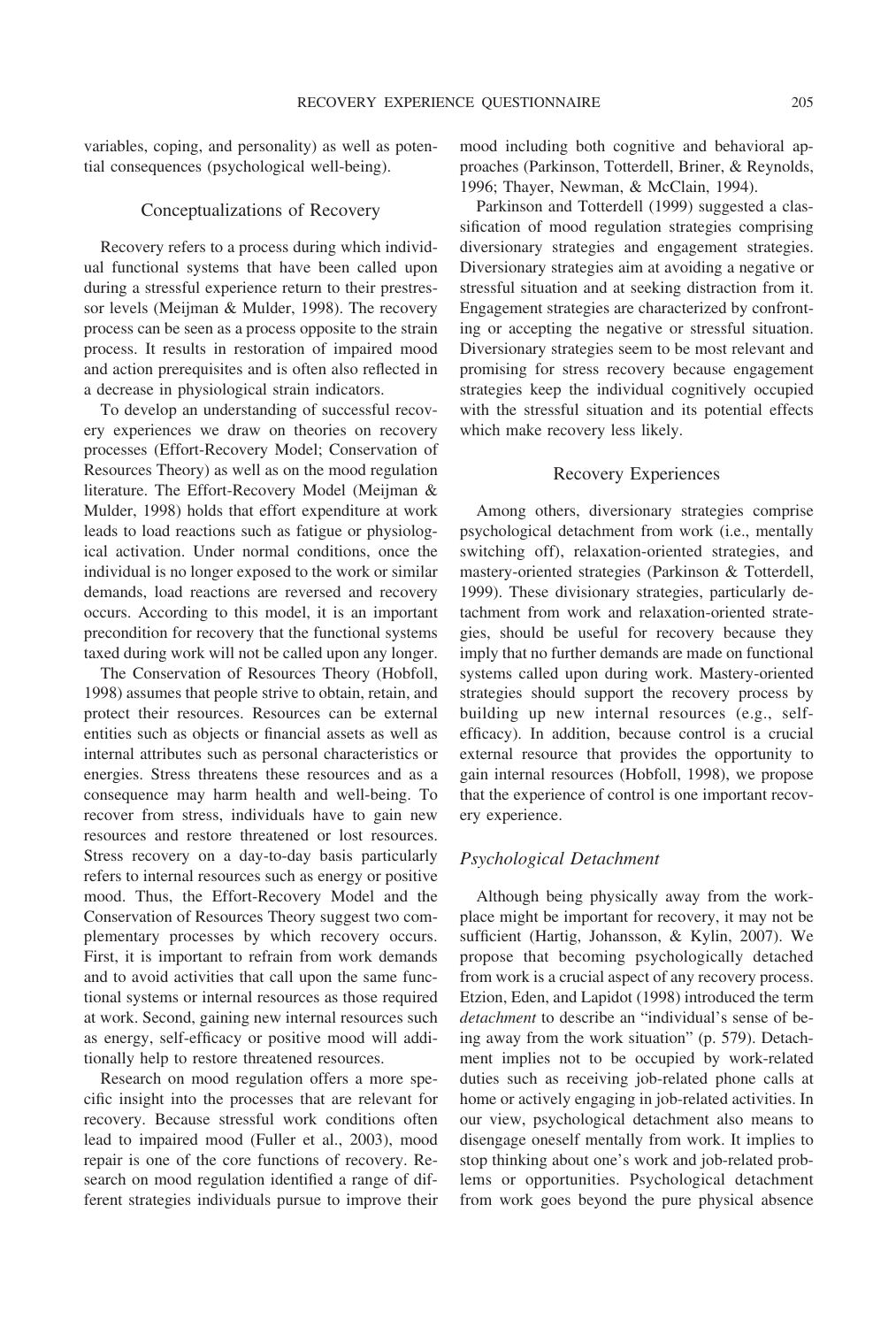from the workplace during off-job time and abstaining from job-related tasks. It implies leaving the workplace behind oneself in psychological terms (Sonnentag & Bayer, 2005).

According to the Effort-Recovery Model, recovery occurs when no further demands are made on the functional systems called upon during work (Meijman & Mulder, 1998). When individuals psychologically detach from work during off-job time, the chances increase that demands on the functional systems taxed during work are reduced. However, when individuals do not detach and are still thinking about job-related issues, the identical functional systems are continuously challenged and no full recovery can occur.

Empirical evidence suggests that psychological detachment is related to recovery from job stress. For example, Etzion et al. (1998) showed that detachment exerts a moderating effect on the relation between stressors and burnout. Using daily survey data, Sonnentag and Bayer (2005) reported that individuals experiencing psychological detachment from work during leisure time reported better mood at the end of the evening.

### *Relaxation*

Relaxation is a process often associated with leisure activities. It is characterized by a state of low activation and increased positive affect (Stone, Kennedy-Moore, & Neale, 1995). Relaxation may result from deliberately chosen activities aiming at the relaxation of body and mind such as progressive muscle relaxation (Jacobson, 1938) or meditation (Grossman, Niemann, Schmidt, & Walach, 2004). Some degree of relaxation may also be achieved when performing other activities such as taking a light walk in a beautiful natural environment (Hartig, Evans, Jamner, Davis, & Gärling, 2003) or listening to music (Pelletier, 2004). Many individuals expect relaxation from activities that put few social demands on them, that require little physical or intellectual effort, and that present no challenge to them (Tinsley & Eldredge, 1995). The potential for relaxation experiences to reduce activation and to increase positive affect are important for recovery in two respects. First, as Brosschot, Pieper, and Thayer (2005) suggested, prolonged activation resulting particularly from stressful work is an important mediating mechanism by which job stressors translate into illness. Therefore, processes that reduce this prolonged activation are crucial in order to restore an organism's prestressor state. Second, Frederickson (2000) argued that positive emotions can undo the effects of negative emotions. Positive affect resulting from relaxation experiences will be helpful in reducing negative affect resulting from job stress. Empirical evidence suggests that relaxation experiences help in reducing stress-related complaints, in the short as well as in the long run (Stone et al., 1995; Van der Klink, Blonk, Schene, & Van Dijk, 2001).

#### *Mastery Experiences*

Mastery experiences refer to off-job activities that distract from the job by providing challenging experiences and learning opportunities in other domains. These activities offer opportunities for experiencing competence and proficiency. Typical examples include taking a language class, climbing a mountain, or learning a new hobby (Fritz & Sonnentag, 2006). Also volunteer work in which one can demonstrate one's competencies can include aspects of mastery experiences (Ruderman, Ohlott, Panzer, & King, 2002).

Mastery experiences challenge the individual without overtaxing his or her capabilities. Attaining mastery experiences is not necessarily effortless but requires a certain degree of self-regulation. For example, for experiencing mastery by taking a language class, it is necessary to exercise some control over oneself in order to drive to the course and to overcome the impulse to spend a lazy evening at home (cf. Vohs & Baumeister, 2004). Although mastery experiences might put additional demands on the individual, these experiences are expected to result in recovery because they will help to build up new internal resources such as skills, competencies, and self-efficacy (Bandura, 1997; Hobfoll, 1998). In addition, mastery experiences during off-job time will help in improving positive mood (Parkinson & Totterdell, 1999).

First empirical evidence suggests that mastery experiences during off-job time are related to recovery. For example, mastery experienced during a vacation was negatively related to exhaustion after the vacation (Fritz & Sonnentag, 2006). Similarly, the pursuit of sport—an activity that is often associated with mastery experiences—is related to an improvement in affect (Rook & Zijlstra, 2006; Sonnentag & Natter, 2004).

### *Control During Leisure Time*

Individuals have a general desire to control events in their life (Kelley, 1971). Control can be described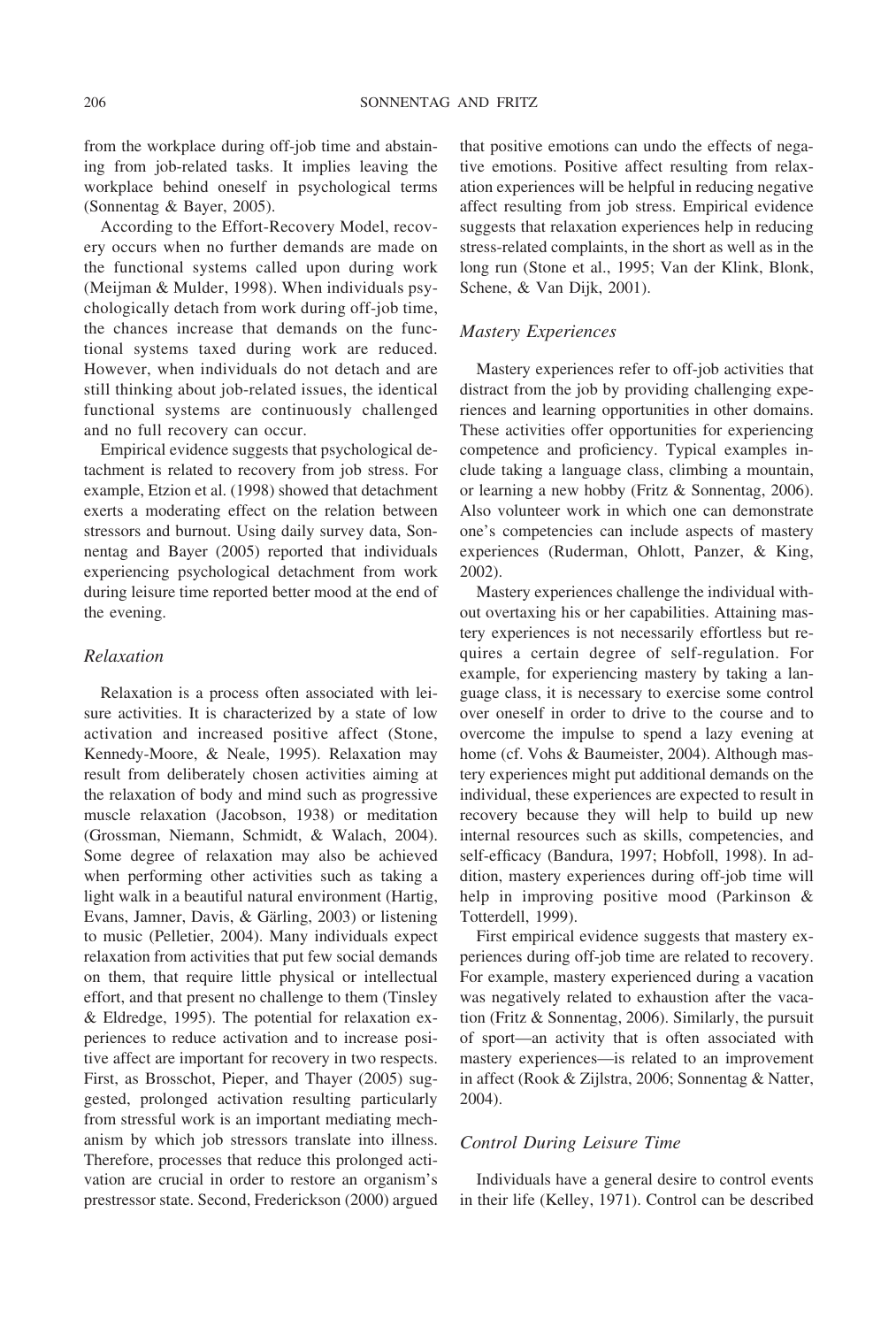as a person's ability to choose an action from two or more options. Here, we will focus on the degree to which a person can decide which activity to pursue during leisure time, as well as when and how to pursue this activity.

Personal control seems to be associated with positive reactions (Burger, 1989). It can lead to a positive reevaluation of potentially stressful situations and is associated with lower distress and higher psychological well-being (Lazarus, 1966). Using an experience-sampling approach, Larson (1989) found that the experience of control during the day was positively related to happiness. Thus, individual wellbeing is increased when one feels in control of important life domains (Bandura, 1997).

In contrast, the perception that one's ability to react to and influence the social world is reduced can be associated with higher levels of psychological distress (Rosenfield, 1989). This experience of low control can further result in negative self-evaluations and decreased self-worth which again can be associated with anxiety or depression (Rosenfield, 1989).

The experience of control during leisure time may satisfy one's desire for control by increasing selfefficacy and feelings of competence, which in turn promote well-being. In this sense, control may act as an external resource that enhances recovery from work during off-job time. In addition, control during leisure time gives the individual the opportunity to choose those specific leisure activities that he or she prefers and that may be especially supportive for the recovery process. Increased levels of recovery may then become evident in a person's increased wellbeing and potential for action regulation.

Accordingly, Griffin, Fuhrer, Stansfeld, and Marmot (2002) found that women experiencing low control at home showed higher levels of depression five years later than women high in control at home while men experiencing low control at home showed higher levels of depression as well as anxiety than men with high control at home.

## Potential Predictors and Consequences of Recovery Experiences

## *Job Stressors and Job Control as Potential Predictors of Recovery Experiences*

We propose that job stressors and job control are associated with recovery experiences. Job stressors are conditions in the work situation that make action regulation more difficult (Frese & Zapf, 1994). Typical job stressors include workload (time pressure,

overtime), role ambiguity, and situational constraints. Job control refers to an individual's discretion to determine the timing and methods of his or her actions (Jackson, Wall, Martin, & Davids, 1993) and is seen as a resource in the action regulation process (Frese & Zapf, 1994).

We expect negative relations of job stressors with all four recovery experiences. First, individuals facing job stressors such as time pressure or overtime might find it difficult to detach from work during off-job time. When experiencing job stressors, that is when being confronted with problems and time constraints at work, individuals will be more likely to keep thinking about their job in order to develop solutions for these difficulties. In addition, they will anticipate problems and constraints for the next working day. Empirical evidence suggests that stressful job situations are negatively related to psychological detachment from work during off-job time (Cropley & Purvis, 2003; Grebner, Semmer, & Elfering, 2005).

Second, job stressors will be negatively related to relaxation experiences off the job. Research has shown that exposure to stressors is associated with prolonged activation (Brosschot et al., 2005). For example, employees exposed to high job stress showed elevated heart rate and systolic blood pressure after work (Vrijkotte, Van Doornen, & De Geus, 2000). This higher level of activation caused by job stressors will make it more difficult to arrive at a state of relaxation during off-job time.

Third, job stressors increase fatigue (Zohar, Tzischinski, & Epstein, 2003) which makes it more difficult to engage in self-regulatory processes (Muraven, Tice, & Baumeister, 1998). Because activities that result in mastery experiences require a certain degree of effort and self-regulation, job stressors and associated fatigue will make it less likely to experience mastery off the job because it is more difficult to initiate and uphold the respective activities. Accordingly, research showed that job stressors are negatively related to the engagement in active leisure activities such as sport (van Hooff, Geurts, Kompier, & Taris, 2007).

Job stressors may also decrease the experience of control outside work. For example, high work demands in terms of long work hours or work brought home leaves less time available for leisure activities. This reduces the amount of time the individual can have control over during off-work time. In addition, as mentioned above, job stressors such as time pressure or situational constraints may increase fatigue (Zohar et al., 2003). This may reduce the amount of internal resources available for self-regulation and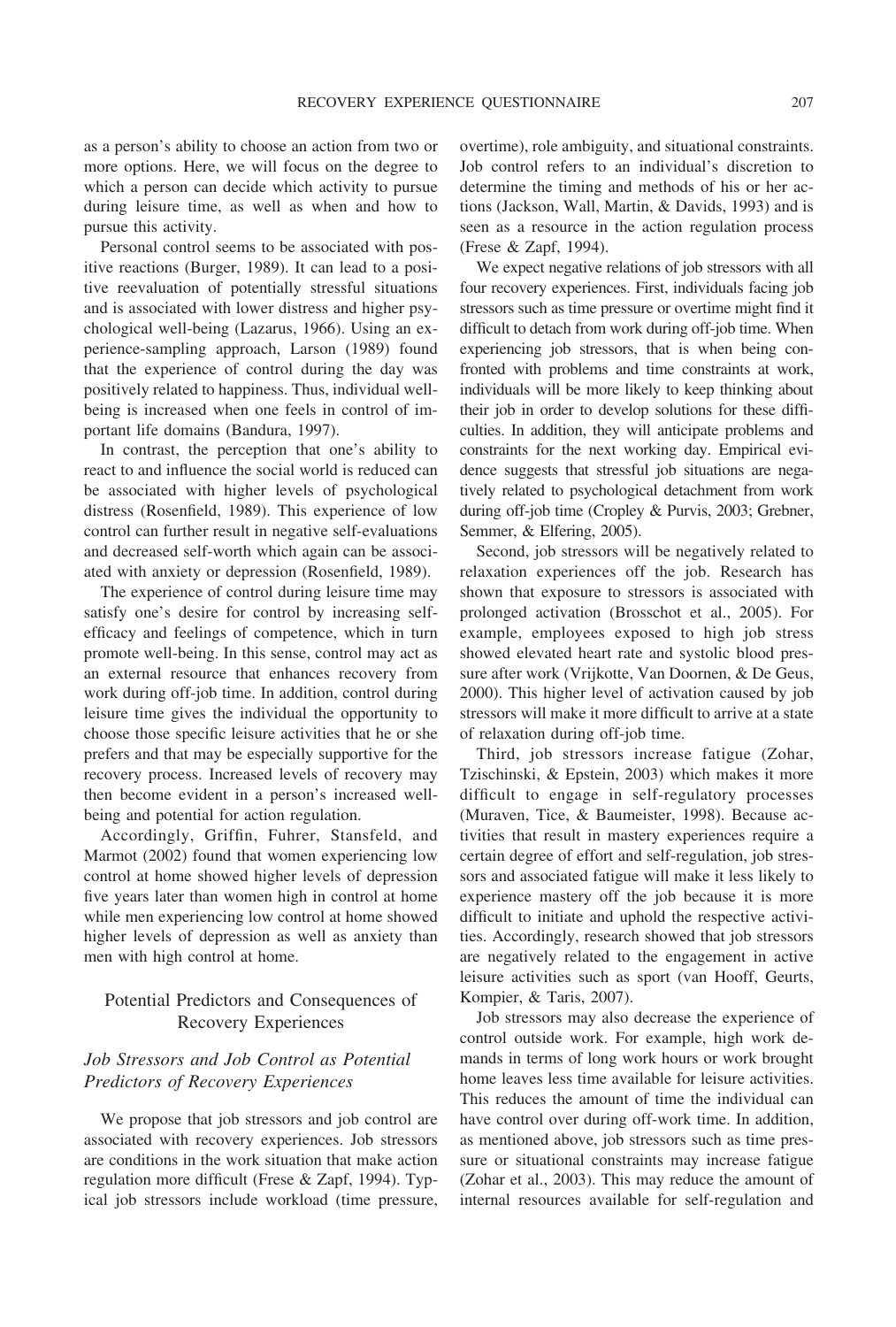decision making. As a result, the individual may perceive to have lower control during leisure time although the "objective" level of control may be unchanged.

With respect to job control we expect a less uniform pattern of relations. We hypothesize negative relations between job control and psychological detachment and relaxation, and positive relations with mastery and control. Job control means having decision latitude about how to do one's work. This implies that often several options about how to proceed are available. Therefore, one will be more inclined to continue thinking about one's job after work and psychological detachment from work will be more difficult. Similarly, because high job control will stimulate continuous thinking about work during offjob time, relaxation will be more difficult (Brosschot et al., 2005).

Job control enables individuals to take an active approach toward their environment that is reflected in the pursuit of learning activities (Taris & Kompier, 2005) and other proactive behaviors (Frese, Kring, Soose, & Zempel, 1996). Because of spillover processes across different life domains (Edwards & Rothbard, 2000) such an active approach should generalize beyond the job domain and result in the enactment of more mastery experiences also during off-job time. Moreover, job control enables individuals to adapt their working strategies and effort expenditure to their current state (Taris et al., 2006). As a consequence, they will be less fatigued after work and will find it less difficult to engage in effortful activities that provide the opportunities for mastery experiences.

Perceiving and experiencing job control will make it more likely that an individual will also try to exert control during off-job time (Meissner, 1971). This means that perceptions of control may "spill over" into the nonwork domain and that experiencing job control will be associated with high levels of experienced control during off-job time.

## *Coping Styles as Potential Predictors of Recovery Experiences*

We assume that coping styles are related to recovery experiences. Lazarus and Folkman (1984) defined coping as "constantly changing cognitive and behavioral efforts to manage specific external and/or internal demands that are appraised as taxing or exceeding the resources of the person" (p. 141). As coping refers to an individual's attempts to deal with stress, recovery activities can be seen as a way of timedelayed coping with job stress. However, the concepts are not identical. Whereas coping refers to the stressor and to the way individuals deal with it, recovery refers to the way they restore their internal resources.

One categorization of coping styles refers to the differentiation between problem-focused and emotion-focused coping (Lazarus & Folkman, 1984). Problem-focused coping includes problem-solving behaviors and aims at directly addressing and changing the stressor or other aspects of the situation. Examples of problem-focused coping include active coping, planning, suppression of competing activities, restraint coping, and seeking of instrumental social support (Carver, Scheier, & Weintraub, 1989). Emotion-focused coping refers to attempts to manage cognitions or emotions directly, without changing the environment. Examples include seeking of emotional social support, positive reinterpretation, acceptance, or denial. Carver et al. (1989) suggested a third category including less successful coping attempts such as focus on emotions and disengagement.

We propose that some, but not all, coping styles are associated with recovery experiences. Specifically, we do not expect a significant relation between problem-focused coping and psychological detachment from work or relaxation. One might argue that seeking solutions for work-related problems or stressors keeps individuals cognitively busy with the problem so that psychological detachment and relaxation would be impeded. However, as problemsolving attempts—probably already during working time—are successful individuals will find it easier to detach themselves from work during off-job time and to relax. We expect that problem-focused coping will show positive, albeit weak, relations with mastery and control. Individuals who actively address stressors might also approach their off-job time more actively. Therefore, they will engage more in activities that provide mastery experiences and will experience more control. With respect to emotion-focused coping we propose a positive relation with all four recovery experiences. As individuals try to manage their cognitions and emotions related to job stress, they will try to seek experiences that give them some relief and improve their positive mood. However, particularly with respect to mastery and control we do not expect strong associations. When it comes to the coping styles that Carver et al. (1989) assumed to be less useful such as disengagement or focus on emotions, the similarity between disengagement and psychological detachment from work is obvious.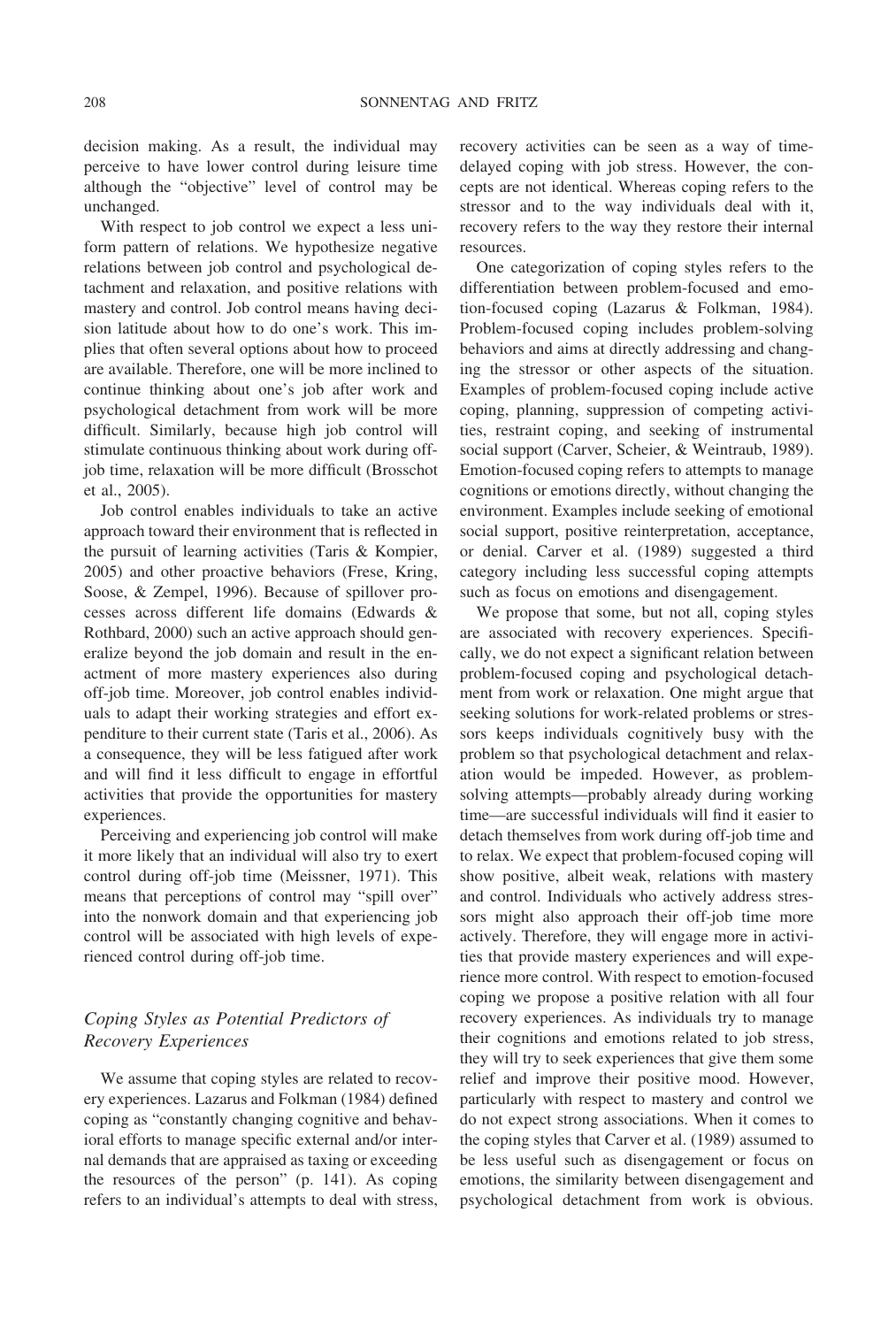Therefore, we hypothesize a positive relation between disengagement and psychological detachment. With respect to the other three recovery experiences or focus on emotions, we do not propose any significant relations.

## *Personality as a Potential Predictor of Recovery Experiences*

We propose that some, but not all, of the Big Five personality dimensions are related to recovery experiences. We mainly postulate relations between conscientiousness and emotional stability on the one hand and recovery experiences on the other. Except for one specific relation we do not expect openness to experience, agreeableness, and extraversion to be related to the recovery experiences.

*Conscientiousness* refers to the extent to which an individual is orderly, self-disciplined, achievementoriented, and reliable (Barrick & Mount, 1991; Costa & McCrae, 1992). As conscientious individuals take their jobs seriously, they might also think about their jobs during off-job time. For example, they might reflect about how to do their work during the upcoming workday. It will be more difficult for them to psychologically detach from work and relax during off-work time. At the same time, because they are achievement-oriented, they might not limit their ambitions and self-discipline to their jobs but will also deliberately pursue activities that offer mastery experiences in other life domains.

*Emotional stability* is an individual's tendency to experience positive emotional states and to show good emotional adjustment to stressful events (Costa & McCrae, 1992). It is necessary for regulating one's feelings and reactions to stress. Therefore, individuals high in emotional stability will not be bothered much by stressful events encountered at work. They will find it easier to psychologically detach themselves from work and relax during off-job time. As emotionally stable individuals have a more positive approach toward their lives, they will also be more inclined to seek challenging experiences during offjob time. As they are more tolerable toward stressful situations, they will be more willing to accept the demanding nature of activities associated with mastery experiences. Therefore, we hypothesize that emotional stability will be positively related to mastery experiences. In addition, we propose a positive relation between emotional stability and control during off-job time. As time off the job is often associated with additional stressors from the family domain, individuals high on emotional stability might feel less emotionally affected by these stressors and experience more control.

*Openness to experience* describes individuals in terms of their creativity, flexibility, and willingness to take risks (Costa & McCrae, 1992). Because individuals high on openness to experience are curious and search for new learning opportunities, we expect that they will look for opportunities to engage in mastery experiences. Therefore, we hypothesize a positive relation between openness to experience and mastery. We do not expect that openness to experience will be related to any of the three other recovery experiences.

*Agreeableness* is an individual's tendency to be kind, gentle, and to get along well with others in social settings (Costa & McCrae, 1992). Therefore, agreeableness should be related to the quality of interpersonal relations during off-job time. However, it should be independent of the four recovery experiences.

*Extraversion* refers to the extent to which individuals are sociable, assertive, and energized by social interactions (Costa & McCrae, 1992). We assume that both extravert and introvert individuals have the potential to psychologically detach from work, to relax, to experience mastery and control—although the specific activities by which they reach these experiences may largely differ.

## *Psychological Well-Being as a Potential Consequence*

As recovery experiences help in unwinding from stress, they will contribute to psychological wellbeing. Here we focus on indicators of (impaired) well-being (e.g., burnout, health complaints, and depressive symptoms), need for recovery, life satisfaction, and sleep.

Unfavorable work situations are associated with impaired psychological well-being such as health complaints (Leitner & Resch, 2005), burnout (Maslach, Schaufeli, & Leiter, 2001), or depressive symptoms (Dormann & Zapf, 2002). We propose that recovery experiences are negatively related to these three indicators of impaired psychological well-being. Work causes strain reactions in the individual that will accumulate and in the long term may develop into health complaints, burnout, or depressive symptoms if they are not reversed (Meijman & Mulder, 1998). Recovery experiences have the potential to "undo" these strain reactions.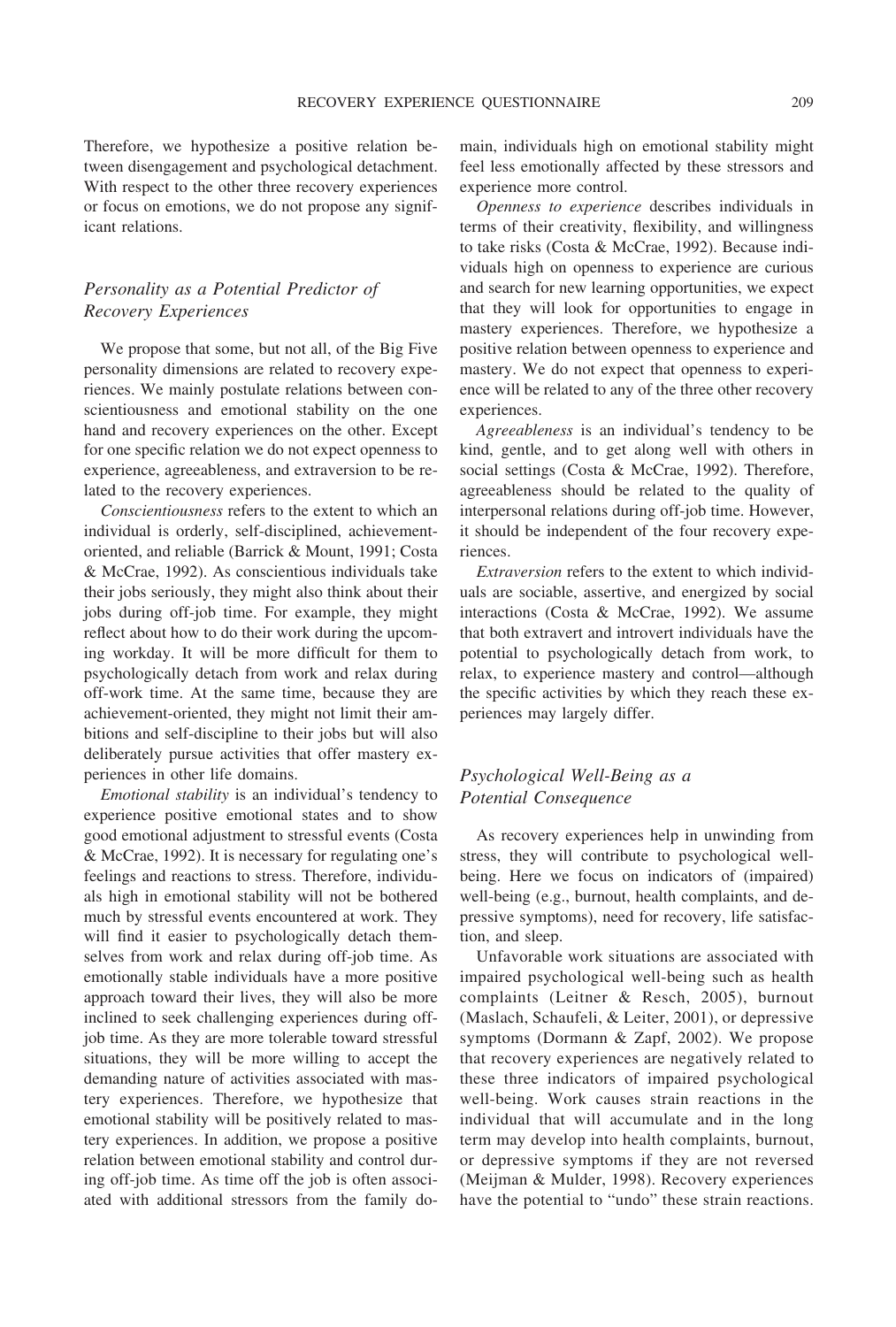Therefore, we hypothesize that the recovery experiences are negatively related to health complaints, burnout, and depressive symptoms.

Need for recovery is a specific aspect of impaired well-being and refers to the desire for being temporarily relieved from demands in order to recuperate and to replenish internal resources (Sluiter, Van der Beek, & Frings-Dresen, 1999). Individuals who chronically experience a high need for recovery feel that the time regularly available for recovery is not sufficient for restoring their internal resources. We hypothesize that recovery experiences are negatively related to need for recovery.

Life satisfaction is a subjective global judgment of a person's quality of life (Diener, Emmons, & Larson, 1985). Research showed that life satisfaction is not only influenced by top-down processes with personality factors affecting life satisfaction, but also by bottom-up processes with domain-specific satisfactions impacting on life satisfaction (Heller, Watson, & Ilies, 2004). Individuals with favorable recovery experiences will tend to be more satisfied with their leisure time which in turn will be positively related to life satisfaction. Empirical research suggests that recovery-related experiences are related to life satisfaction (Strauss-Blasche, Ekmekcioglu, & Marktl, 2002). Therefore, we hypothesize that recovery experiences are positively related to life satisfaction.

Sleep in itself is important for recovery. During sleep, many functions of the organism are restored. In addition, positive recovery experiences should reduce the strain level built up during the working day and should in turn enhance sleep quality. For example, when not sufficiently detaching from work and when keeping thinking about work-related issues, sleep onset and sleep quality will be impaired. Similarly, when relaxation after work is missing, activation will continue which will make it more difficult to fall asleep. Mastery and control will give the individual a feeling of satisfaction and accomplishment that will have a positive impact on sleep quality.

Table 1 summarizes the hypothesized relations between recovery experiences and potential predictors and consequences.

## Study 1: Item Generation and Item Review

Our first study aimed at generating and reviewing items to assess recovery experiences. For all four dimensions (i.e., psychological detachment, relaxation, mastery, control), we generated items that should tap the respective construct. For generating

these items, we referred to the description of the constructs as outlined in the introduction of this article, reviewed the literature on recovery and on mood regulation, and used brainstorming techniques to cover a broad range of experiences that reflect these constructs. In total, we generated 47 items, 8 items for psychological detachment, 11 items for relaxation, 16 items for mastery, and 12 items for control.

To examine content validity of these items we provided 16 advanced psychology students with descriptions of the four dimensions and presented the items to them in a random order. Five students (31.3%) were in their third year of psychology major, two students (12.5%) were in their fourth year of psychology major, five students (31.3%) were in their fifth year of psychology major, and four participants (25%) were even more advanced psychology students. The students were asked to classify each item into one of the four dimensions or to an additional "other" category. To reduce the workload for each individual rater, eight raters classified a first set of 23 items, eight other raters classified a second set of 24 items.

All items that were classified to the correct a priori category by at least 75% of the raters were retained. Based on this decision rule, a total of 35 items remained: 6 items for psychological detachment, 9 items for relaxation, 11 items for mastery, and 9 items for control. Because psychological detachment had only six items remaining, we kept the two original items that did not meet the 75% decision rule. Both items were correctly classified by 62.5% of the raters. Thus, we used 37 items for further scale development.

#### Study 2: Examining Construct Validity

### *Sample and Procedure*

Because recovery opportunities and recovery experiences may largely vary between jobs, we sampled employees from a variety of different jobs. To recruit study participants, we first contacted managers of a broad range of different organizations in various business sectors. After the managers expressed interest in participation, we approached the employees either by mail or in person at their workplace, presented the study and asked for participation.

We contacted a total of 1409 persons by mail and 420 persons directly at their workplace. All these potential participants were provided with the survey material and a cover letter describing the study. Per-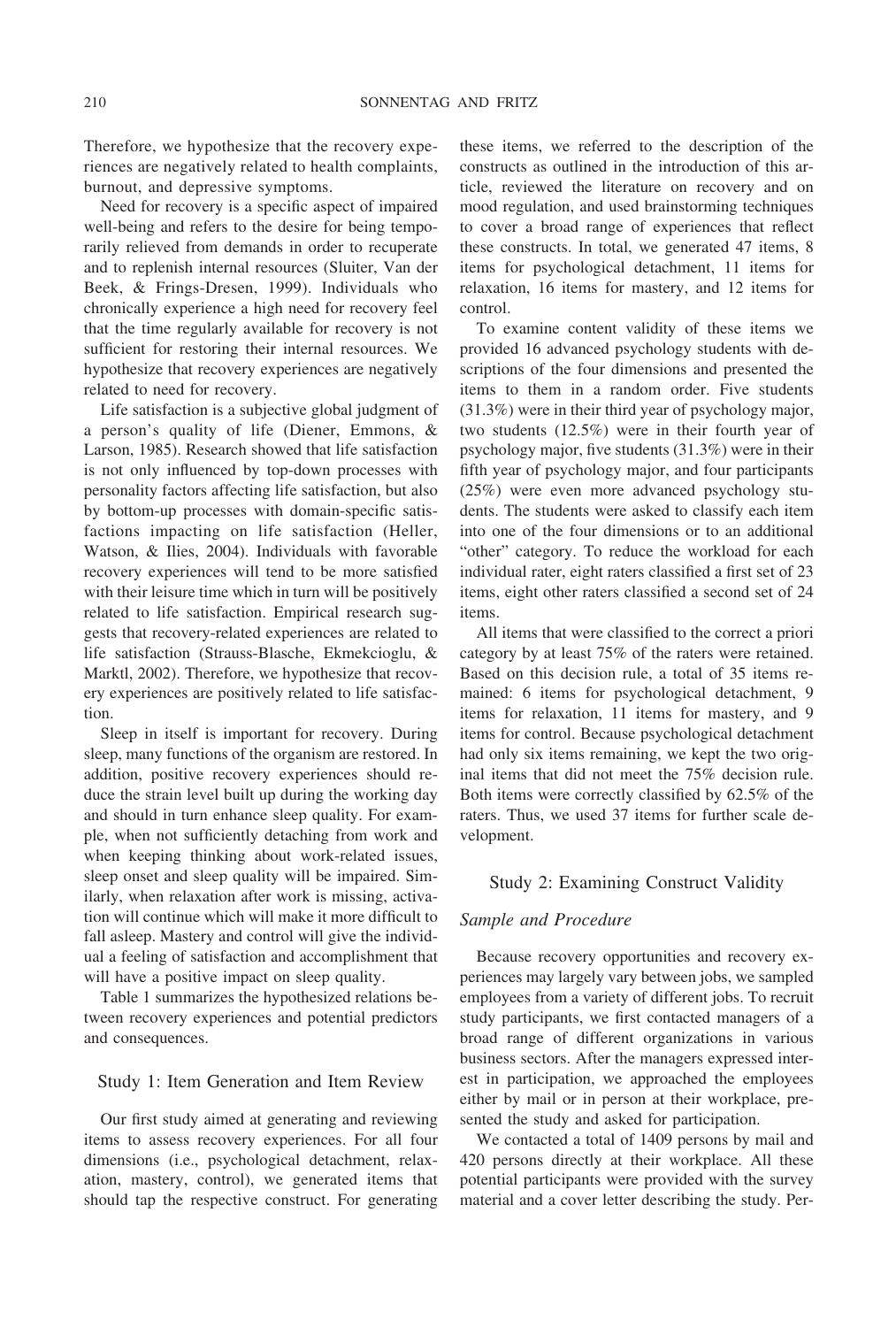#### RECOVERY EXPERIENCE QUESTIONNAIRE 211

Table 1

*Hypothesized Relations Between Recovery Experiences, Potential Predictors, and Potential Outcomes*

|                          | Psychological |            |         |         |
|--------------------------|---------------|------------|---------|---------|
| Variables                | detachment    | Relaxation | Mastery | Control |
| Job situation variables  |               |            |         |         |
| Job stressors            |               |            |         |         |
| Job control              |               |            |         |         |
| Coping                   |               |            |         |         |
| Problem-focused coping   | $\Omega$      |            |         |         |
| Emotion-focused coping   |               |            |         |         |
| Other coping strategies  |               |            |         |         |
| Personality              |               |            |         |         |
| Agreeableness            |               |            |         |         |
| <b>Openness</b>          |               |            |         |         |
| Extraversion             |               |            |         |         |
| Conscientiousness        |               |            |         |         |
| Emotional stability      | +             | ٠          |         |         |
| Psychological well-being |               |            |         |         |
| Health complaints        |               |            |         |         |
| Burnout                  |               |            |         |         |
| Depressive symptoms      |               |            |         |         |
| Need for recovery        |               |            |         |         |
| Life satisfaction        |               |            |         |         |
| Sleep problems           |               |            |         |         |

*Note.*  $+$  = hypothesized positive relation;  $-$  = hypothesized negative relation; 0 = no relation hypothesized.

sons approached by mail also received a prestamped envelope addressed to the researchers. Surveys completed by the persons contacted directly were collected by a member of the research team. From the persons contacted by mail, 755 questionnaires were returned (response rate of 53.6%). From the persons directly contacted, 236 questionnaires were returned (response rate of 56.2%). A total of 991 questionnaires were returned, for an overall response rate of 54.6%.

Most participants were women (71%). Participants' mean age was 38.3 years  $(SD = 12.3)$ , mean job tenure was 15.1 year  $(SD = 11.2)$ . Among all participants, 24.0% had a supervisory position. Of the total sample, 58.0% had children with an average of 1.8 children. Participants came from a broad variety of private and public organizations with 26.7% working in the public administration, 18.3% as teachers in schools, 11.0% in call centers, 9.6% in hospitals, 9.3% in nursing homes, 6.0% in public relation agencies, 4.5% in retail companies, and 4.1% in insurance organizations. The remaining participants came from a manufacturing company, banks, hotels, travel agencies, and other service organizations. The percentage of participants working irregular hours was 18.6%. Data on psychological detachment from  $N = 148$ teachers participating in this study were also used in another study (Sonnentag & Kruel, 2006).

## *Measures*

The survey included a total of 37 items assessing recovery experiences (psychological detachment: 8 items, relaxation: 9 items, mastery: 11 items; control: 9 items). Participants were asked to respond to the items with respect to their free evenings (e.g., "During time after work, I kick back and relax") on a 5-point scale from1 (*I do not agree at al)* to 5 (*I fully agree*). Moreover, we assessed gender, age, number of children, job tenure and occupation. In a subsample  $(N = 271)$ , we additionally measured a range of other variables to examine the nomological net of the recovery experience measures (see Study 3).

### *Strategy for Analyzing Data*

To examine the construct validity of our recovery experience measures, we used a cross-validation approach and randomly split the overall sample (*N* 991) into two subsamples. Because of missing values, sample size in each of the two subsamples was  $N = 465$ . We used the first subsample for finding the best-fitting model (calibration sample) and then cross-validated this model with the second subsample (cross-validation sample).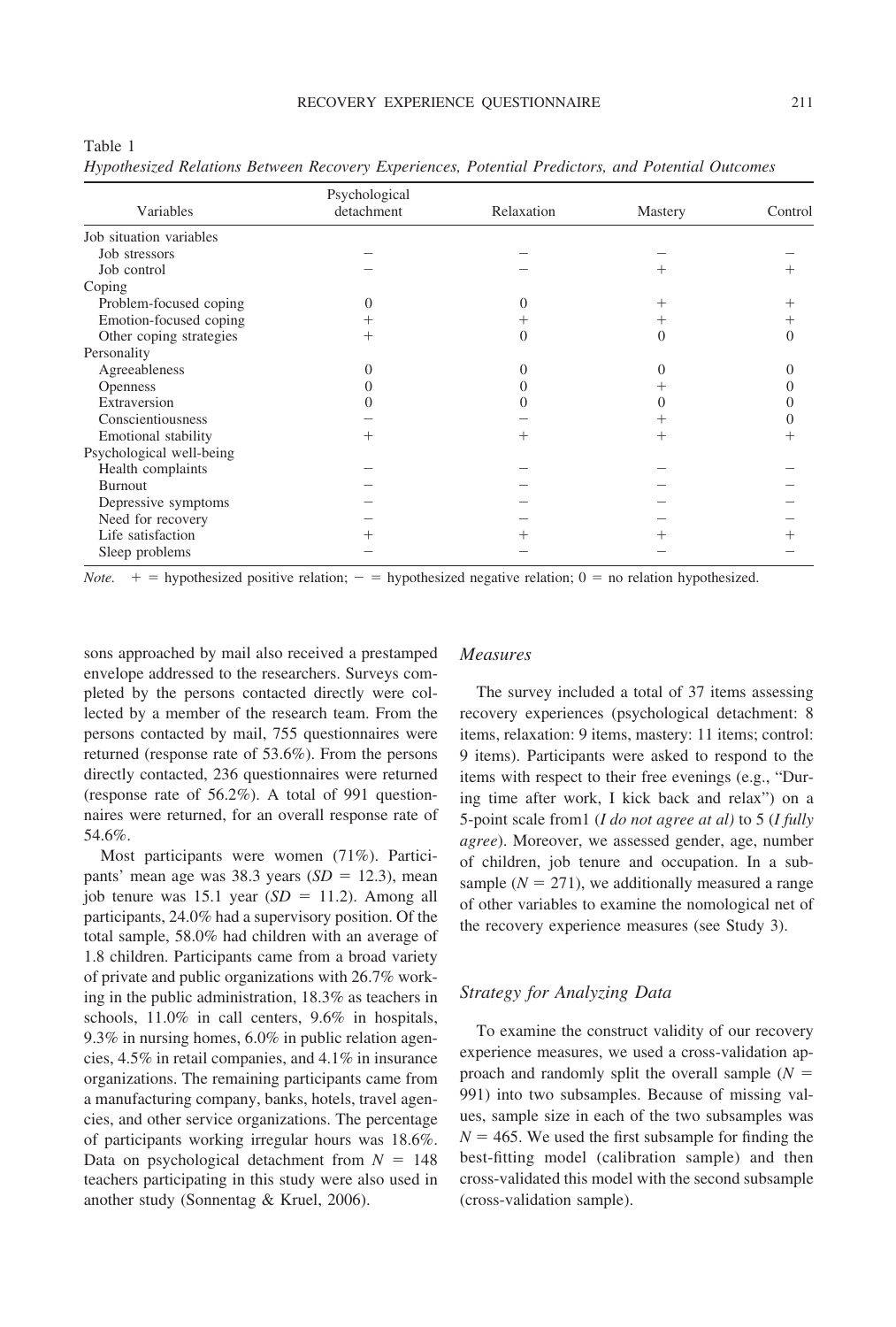## *Results*

By using calibration sample data, we submitted a covariance matrix based on the 37 items derived from Study 1 to a set of Confirmatory Factor Analyses. First, we separately fitted single-factor models for each of the four constructs and then fitted two-factor models for all possible pairs of constructs (relaxation vs. mastery, relaxation vs. psychological detachment, relaxation vs. control etc.). Subsequently, we deleted items that (a) had very high cross-loading on another than the intended factor, (b) showed high acrossfactor correlated measurement errors, and (c) low loadings on the intended factor (modification indices exceeding 25.00 and factor loadings below 0.50). This procedure resulted in a set of 20 items. We conducted a Confirmatory Factor Analysis with these 20 items by specifying a four-factor structure. Analysis showed a reasonable, although not very good fit  $(\chi^2 = 631.13; df = 164; GFI = .88; NNFI = .96;$  $CFI = .95$ ; RMSEA = .078; SRMR = .055). To arrive at a better model fit and at shorter, more parsimonious scales, we again removed some items based on the above specified criteria. The final model comprised 16 items with an acceptable fit  $(\chi^2 =$  $317.15; df = 98; GFI = .92; NNFI = .97; CFI = .97;$ RMSEA = .069; SRMR = .045). We compared this four-factor model with alternative one-factor, twofactor, and three-factor models. Table 2 shows the fit indices of the best-fitting two-factor models and bestfitting three-factor models. The four-factor model showed a significantly better fit than the one-factor

model ( $\Delta \chi^2$  = 2131.66;  $\Delta df = 6$ ; *p* < .001), all two-factor models ( $\Delta \chi^2$   $\geq$  1713.31;  $\Delta df = 5$ ; *p* < .001), and all three-factor models ( $\Delta \chi^2 \geq 546.50$ ;  $\Delta df = 3$ ; *p* < .001).

In the next step, we further examined this factor structure with the cross-validation sample. We first tested a model with the 20 items used in the calibration sample. This 20-item model resulted in a reasonable but slightly worse fit than analysis with the calibration sample ( $\chi^2$  = 705.82; *df* = 164; GFI = .87; NNFI = .95; CFI = .96; RMSEA = .084;  $SRMR = .060$ ). The four-factor model with 16 items resulted in an acceptable fit ( $\chi^2$  = 403.60; *df* = 98;  $GFI = .90; NNFI = .96; CFI = .96; RMSEA = .082;$  $SRMR = .049$ ) although the RMSEA slightly deviated from the recommended value of .080. Again, this four-factor model showed a better fit than the one-factor model ( $\Delta \chi^2$  = 2597.16;  $\Delta df = 6$ ; *p* < .001), all two-factor models ( $\Delta \chi^2 \ge 2033.05$ ;  $\Delta df =$ 5;  $p < .001$ ), and all three-factor models ( $\Delta \chi^2 \ge$ 704.46;  $\Delta df = 3$ ;  $p < .011$ ).

Table 3 displays items wordings, factor loadings, and alphas for both subsamples. Taken together, the confirmatory factor analyses showed that the four recovery experience scales represent distinct constructs and show good reliability. Table 4 shows that the correlations among the latent variables were moderate. Only relaxation and control were rather highly correlated. For further analyses we used the unweighted means of all scale items as indicators for the respective scales.

| Table 2                    |  |  |
|----------------------------|--|--|
| Goodness of Fit Statistics |  |  |

|                                              |         | df  | <b>GFI</b> | <b>NNFI</b> | CFI | <b>RMSEA</b> | <b>SRMR</b> |
|----------------------------------------------|---------|-----|------------|-------------|-----|--------------|-------------|
| Calibration sample                           |         |     |            |             |     |              |             |
| One-factor model                             | 2448.80 | 104 | .60        | .72         | .75 | .22          | .15         |
| Best fitting two-factor model <sup>a</sup>   | 2030.46 | 103 | .65        | .77         | .80 | .20          | .14         |
| Best fitting three-factor model <sup>b</sup> | 863.65  | 101 | .81        | .91         | .92 | .13          | .06         |
| Four-factor model                            | 317.15  | 98  | .92        | .97         | .97 | .07          | .05         |
| Cross-validation sample                      |         |     |            |             |     |              |             |
| One-factor model                             | 3000.76 | 104 | .55        | .67         | .71 | .25          | .16         |
| Best fitting two-factor model <sup>c</sup>   | 2436.65 | 103 | .60        | .74         | .78 | .22          | .18         |
| Best fitting three-factor model <sup>b</sup> | 1108.06 | 101 | .77        | .89         | .91 | .15          | .07         |
| Four-factor model                            | 403.60  | 98  | .90        | .96         | .96 | .08          | .05         |
|                                              |         |     |            |             |     |              |             |

*Note.* GFI = goodness-of-fit index; NNFI = nonnormed fit index; CFI = comparative fit index; RMSEA = root mean square error of approximation; SRMR = standardized root mean square residual.<br><sup>a</sup> Psychological detachment and relaxation items loading on the first factor and mastery and control items loading on the

second factor. <sup>b</sup> Relaxation and control items loading on the first factor, psychological detachment items loading on the second, and mastery items loading on the third factor. <sup>c</sup> Relaxation and control items loading on the first factor and psychological detachment and mastery items loading on the second factor.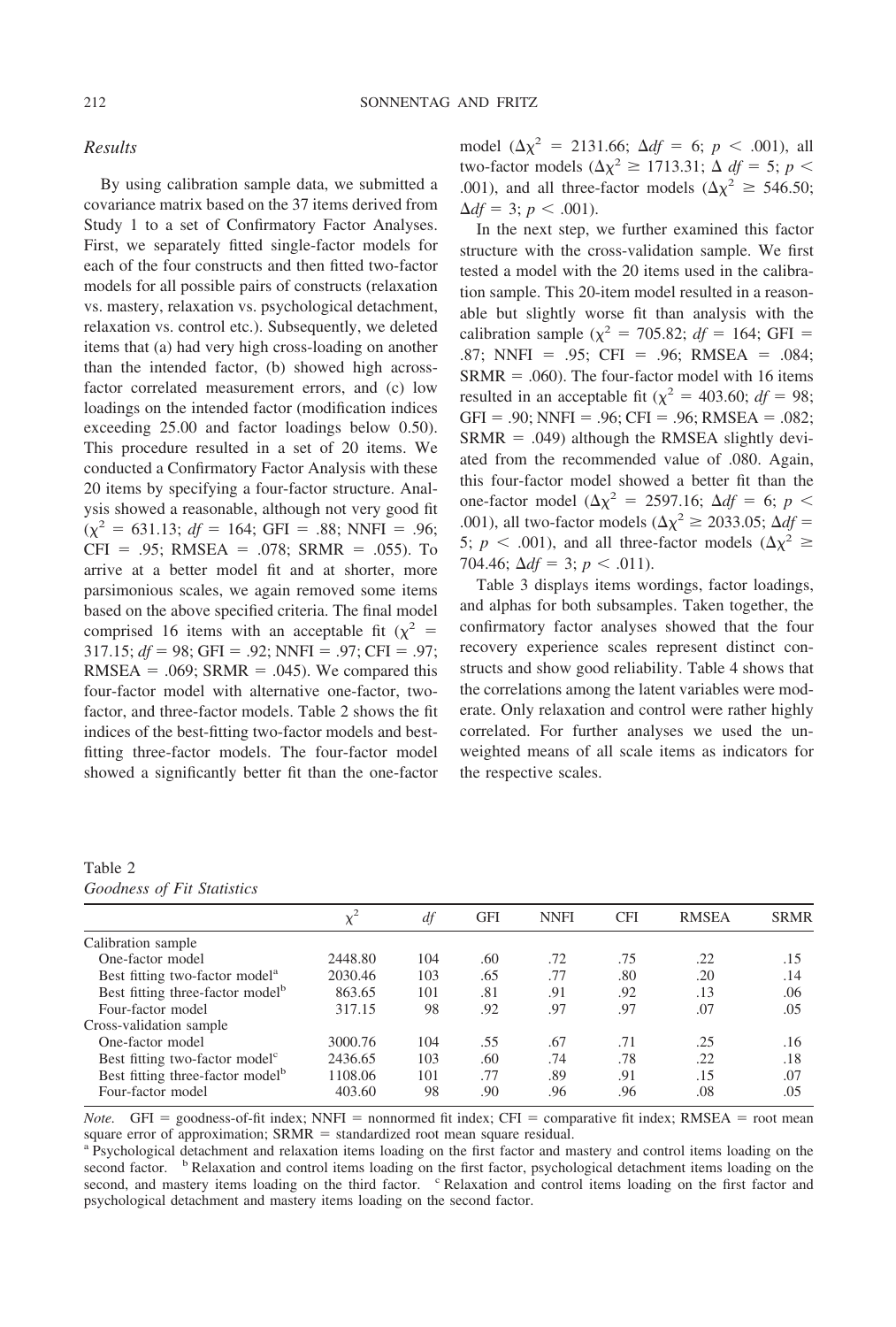|                                          | Psychological |            |            |            |
|------------------------------------------|---------------|------------|------------|------------|
| Item                                     | detachment    | Relaxation | Mastery    | Control    |
| I forget about work.                     | 0.96(0.05)    |            |            |            |
|                                          | 0.90(0.04)    |            |            |            |
| I don't think about work at all.         | 0.88(0.05)    |            |            |            |
|                                          | 0.91(0.05)    |            |            |            |
| I distance myself from my work.          | 0.85(0.04)    |            |            |            |
|                                          | 0.79(0.04)    |            |            |            |
| I get a break from the demands of work.  | 0.69(0.04)    |            |            |            |
|                                          | 0.56(0.03)    |            |            |            |
| I kick back and relax.                   |               | 0.74(0.04) |            |            |
|                                          |               | 0.66(0.03) |            |            |
| I do relaxing things.                    |               | 0.52(0.03) |            |            |
|                                          |               | 0.75(0.04) |            |            |
| I use the time to relax.                 |               | 0.70(0.03) |            |            |
|                                          |               | 0.79(0.04) |            |            |
| I take time for leisure.                 |               | 0.61(0.03) |            |            |
|                                          |               | 0.64(0.03) |            |            |
| I learn new things.                      |               |            | 0.60(0.04) |            |
|                                          |               |            | 0.65(0.04) |            |
| I seek out intellectual challenges.      |               |            | 0.79(0.04) |            |
|                                          |               |            | 0.72(0.03) |            |
| I do things that challenge me.           |               |            | 0.64(0.04) |            |
|                                          |               |            | 0.66(0.03) |            |
| I do something to broaden my horizons.   |               |            | 0.60(0.03) |            |
|                                          |               |            | 0.67(0.03) |            |
| I feel like I can decide for myself what |               |            |            |            |
| to do.                                   |               |            |            | 0.79(0.05) |
|                                          |               |            |            | 0.58(0.03) |
| I decide my own schedule.                |               |            |            | 0.60(0.03) |
|                                          |               |            |            | 0.86(0.04) |
| I determine for myself how I will spend  |               |            |            | 0.69(0.03) |

Table 3 *Factor Loadings and Alphas for Recovery Experience Measures*

*Note.* Factor loadings with standard errors in parentheses. Upper rows give estimates from the calibration sample, lower rows give estimates from the cross-validation sample.

Cronbach's alpha .84 .85 .79 .85

## Study 3: Examining the Nomological Net

Study 3 aimed at analyzing the nomological net of the four recovery experience measures by examining their relations with potential predictors and consequences.

### *Sample*

my time.

them done.

I take care of things the way that I want

Two subsamples from Study 2 participated in this study. Subsample 1 comprised 134 persons (47% men). Mean age was  $40.9$  years ( $SD = 10.4$ ); mean job tenure was 18.4 years ( $SD = 11.2$ ). About a third (32.1%) of the first subsample held a supervisory position. Of all participants in this subsample, 53% had children with an average of 2.0 children. Most participants came from local public administration organizations (86.8%). The other participants worked in travel agencies (7.8%) and retail organizations (5.4%). Subsample 2 comprised 137 persons (60.6% men) with a mean age of 38.6 years  $(SD = 9.6)$  and mean job tenure of 15.3 years  $(SD = 9.6)$ 9.4). Of these 137 persons, 30% worked in a supervisory position. About a half (52.6%) of the participants had children with an average of 1.8 children. Participants worked in the field of local public administration (79.9%), in a technical service company (7.5%), travel agencies (7.6%), and retail organizations (6.0%).

.85 .85 .85 .85

0.68 (0.03)

0.67 (0.04) 0.48 (0.03)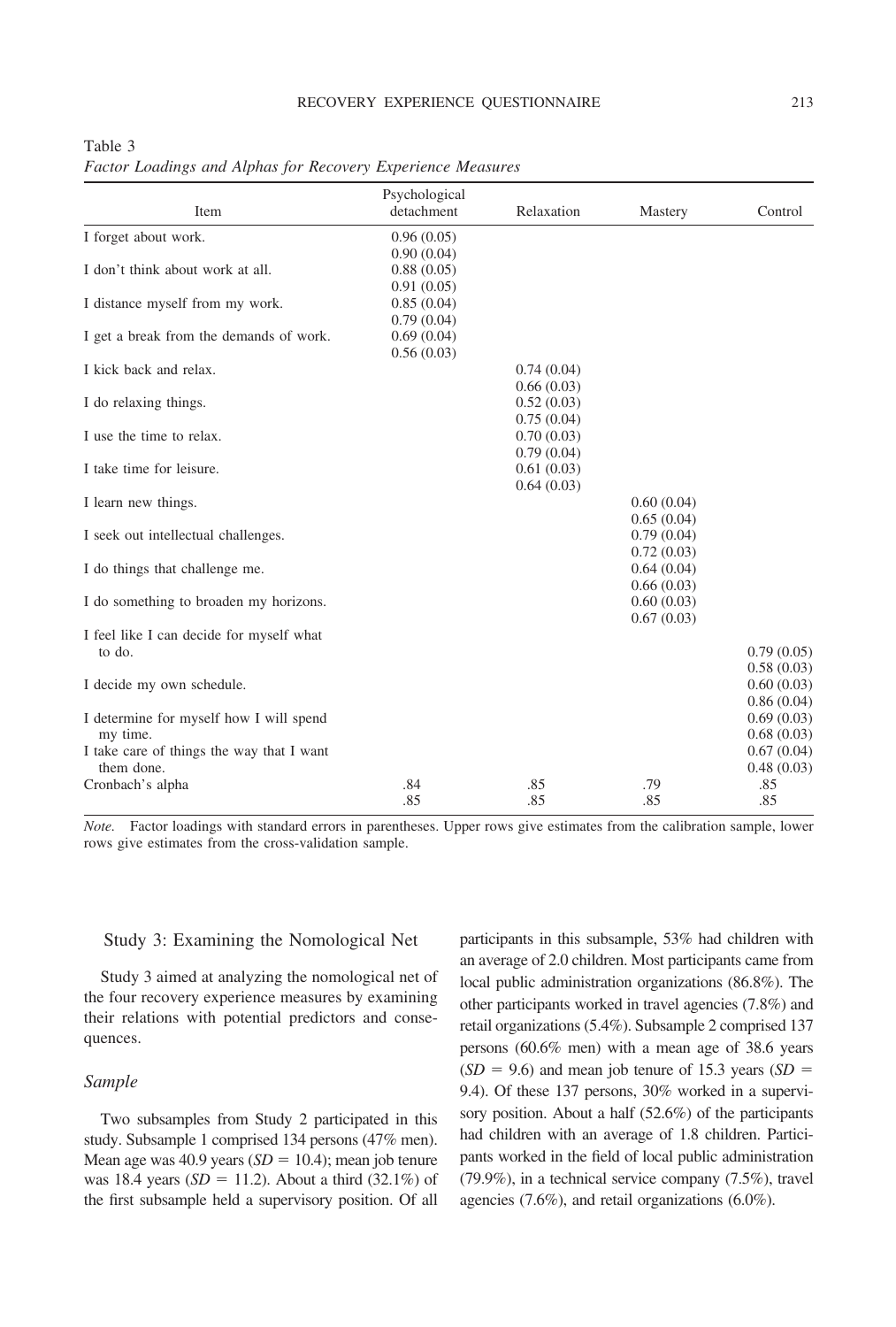| Table 4                                   |  |  |
|-------------------------------------------|--|--|
| Correlations Between the Latent Variables |  |  |

|               | Psychological<br>detachment Relaxation Mastery Control |     |     |     |
|---------------|--------------------------------------------------------|-----|-----|-----|
| Psychological |                                                        |     |     |     |
| detachment    |                                                        | 42  | .19 | .41 |
| Relaxation    | .46                                                    |     | .30 | .71 |
| Mastery       | .21                                                    | .34 |     | .28 |
| Control       | -37                                                    | 65  | 25  |     |

*Note.* Correlations above the diagonal are from the calibration sample. Correlations below the diagonal are from the cross-validation sample. All correlations are significant at  $p < .01$ .

There were no mean differences in the four recovery experience scales, neither between these two subsamples nor between these two subsamples and participants who only participated in Study 2. Overall, also the correlational patterns did not differ between the various subsamples. However, the correlation between relaxation and control in the two subsamples was somewhat higher,  $r = .64$ ,  $N = 271$ , than in the larger sample (excluding the two subsamples),  $r =$ .51,  $N = 719$ ,  $z = 2.72$ ,  $p < .01$ .

#### *Measures*

In both subsamples we assessed job stressors and job control. We additionally measured coping and personality variables in subsample 1, and psychological well-being in subsample 2. We decided not to measure all variables in both subsamples in order not to impose heavy time demands on our participants when completing the surveys. Table 5 displays means, standard deviations, correlations, and alphas for all study variables. Higher scores indicate a higher degree of the phenomenon under study.

*Work situation variables.* We assessed job stressors and job control with measures developed by Semmer (1984; cf. Zapf, 1993). To cover different job stressors, we assessed time pressure, role ambiguity, situational constraints, and hours of overtime. We measured time pressure with five items (e.g., "How often is a fast pace of work required of you?") using a 5-point scale from 1 (*almost never*) to 5 (*very often*). For assessing role ambiguity we used five items (e.g., "How often do you receive contradictory instructions from different supervisors?") with a 5-point scale from 1 (*almost never*) to 5 (*very often*). We measured situational constraints with five items describing two contrasting workplaces (e.g., "Person A must spend a lot of time in order to get information and/or materials to pursue his or her work activity." "Person B always has the necessary information and/or materials at his or her disposal."). On a 5-point scale from 1 (*my job is exactly like that of Person B*) to 5 (*my job is exactly like that of Person A*), participants had to indicate which of the descriptions most adequately characterized their work situation. We assessed hours of overtime with one single item. We measured job control with five items (e.g., "Can you yourself decide on which way to carry out your work?") using a 5-point scale from 1 (*very little*) to 5 (*to a very large extent*).

*Coping.* We assessed coping in subsample 1 with the COPE measures (Carver et al., 1989) in their German version (Vollrath & Torgersen, 2000). We measured four coping strategies representing problem-focused coping (active coping, planning, restraint coping, use of instrumental social support), two coping strategies representing emotion-focused coping (denial, use of emotional social support), and three other coping attempts (focus on emotions, behavioral disengagement, mental disengagement). All coping strategies were assessed with four items each on a 4-point scale from 1 (*never*) to 4 (*often*).

*Personality.* We assessed the Big Five personality factors in subsample 1 with the German Version (Lang, Lüdtke,  $&$  Asendorpf, 2001) of the Big Five Inventory (John & Srivastava, 1999) and measured conscientiousness with nine items, emotional stability with seven items, openness to experience with 10 items, extraversion with eight items, and agreeableness with eight items on 5-point scales from1 (*not at all*) to 5 (*very much*).

*Psychological well-being.* In subsample 2 we assessed health complaints, burnout, depressive symptoms, need for recovery, life satisfaction, and sleep problems as indicators of (poor) psychological wellbeing. We measured health complaints with 12 items from the General Health Questionnaire (Goldberg, 1972; e.g., "Did you experience a lack of selfconfidence during the last two weeks?") on a 4-point scale from 1 (*not at all*) to 4 (*much more than usual*). We measured burnout with the Oldenburg Burnout Inventory (Demerouti, Bakker, Nachreiner, & Schaufeli, 2001) and assessed emotional exhaustion (e.g., "After my work I usually feel worn out and weary") and disengagement (e.g., "I usually talk about my work in a derogatory way") with eight items each on a 4-point scale from1 (*fully disagree*) to 4 (*fully agree*). We assessed depressive symptoms with eight items developed by Mohr (1986; e.g., "I am often in a sad mood"). We used a 7-point re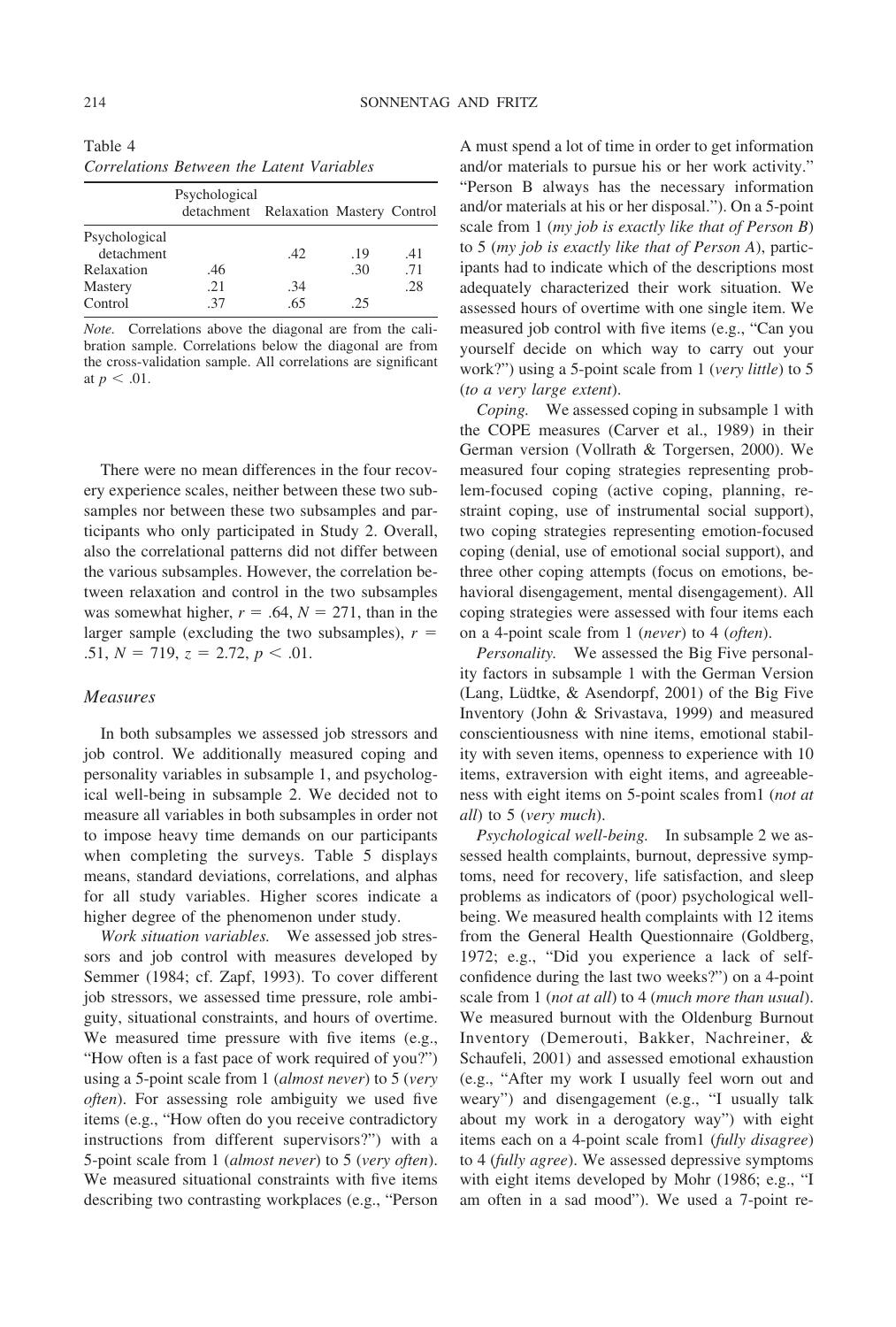sponse scale from 1 (*almost always*) to 7 (*never*) that was reversed for correlational analysis. Need for recovery was measured with 11 items (van Veldhoven & Broersen, 2003; e.g., "At the end of a working day I am really feeling worn-out") using a 4-point scale from 1 (*never*) to 4 (*always*). For measuring life satisfaction we used five items from the Satisfaction With Life Scale (Diener et al., 1985; e.g., "In most ways my life is close to my ideals") to be answered on a 7-point scale from 1 (*fully disagree*) to 7 (*fully agree*). We measured sleep problems with nine items from the Pittsburgh Sleep Quality Index (Buysse, Reynolds, Monk, Berman, & Kupfer, 1989) using a 4-point scale from 1 (*not at all*) to 4 (*three times or more per week*).

### *Results*

Table 5 shows the relations between all study variables. Time pressure was negatively related to all recovery experience variables with the exception of mastery. Role ambiguity and situational constraints were negatively related to psychological detachment and control. Hours of overtime were negatively related to psychological detachment and relaxation but not to mastery or control. Job control was positively related to control during off-job time. Taken together, analysis largely confirmed our hypotheses for job stressors and partially for job control.

Correlations between coping and recovery experiences were low and mostly nonsignificant. There were some significant correlations, namely between active coping and the experience of mastery and control. Restraint coping was positively related to psychological detachment and mastery. Seeking instrumental social support showed a positive relation with relaxation and control. Seeking emotional social support was negatively related to psychological detachment and positively related to relaxation and control. Mental disengagement was positively related to relaxation. These generally low correlations between coping and recovery experiences provided partial support for our hypotheses and overall demonstrated that there is only limited overlap between the way an individual responds to a stressors (i.e., coping) and how he or she experiences recovery off the job.

Most correlations between the personality variables and the recovery experience constructs were low and nonsignificant indicating that personality seems not to be a core predictor of how individuals experience their off-job time. Openness to experience and extraversion were positively related to mastery. Emotional stability was positively correlated with psychological detachment, mastery, and control. Overall, most of our hypotheses on the relation between personality and recovery experiences were supported.

We found moderate relations between recovery experiences and well-being measures. Psychological detachment and control showed negative relations with health complaints, emotional exhaustion, depressive symptoms, need for recovery, and sleep problems. Relaxation showed negative relations with health problems, emotional exhaustion, need for recovery, and sleep problems. Mastery was negatively related to emotional exhaustion, depressive symptoms, and need for recovery. All recovery experience measures showed positive relations with life satisfaction. Except for the burnout dimension disengagement, the overall pattern of correlations supported our hypotheses.

### Overall Discussion

In this article we presented measures for assessing recovery experiences. Confirmatory factor analyses showed that four distinct recovery experiences can be differentiated (psychological detachment, relaxation, mastery, control). The scales have good internal consistencies and are short so that they can be used in future research without putting high time demands on study participants.

Correlational analyses showed that job stressors were related to three of the four recovery experiences. The rather high negative correlation between time pressure and psychological detachment is in line with earlier research (Sonnentag & Bayer, 2005) suggesting that time pressure and the associated high workload make it particularly difficult to switch off from work during leisure time. Relaxation was related to aspects of quantitative workload, but not to other job stressors. It might be that particularly prolonged activation because of time pressure and overtime hinders relaxation during off-job time, whereas other job stressors do not necessarily result in prolonged activation but impede other aspects of recovery by depleting self-regulatory resources (Sonnentag & Jelden, 2005). Unexpectedly, job stressors were not related to mastery experiences. It might be that individuals do not react uniformly to job stressors. Some individuals might feel that job stressors hinder them to enjoy mastery, whereas others might deliberately try to counteract the negative effects of job stressors by engaging in activities that provide the opportunity for positive experiences and mastery.

Job control was not related to psychological detachment, relaxation, or mastery. One might specu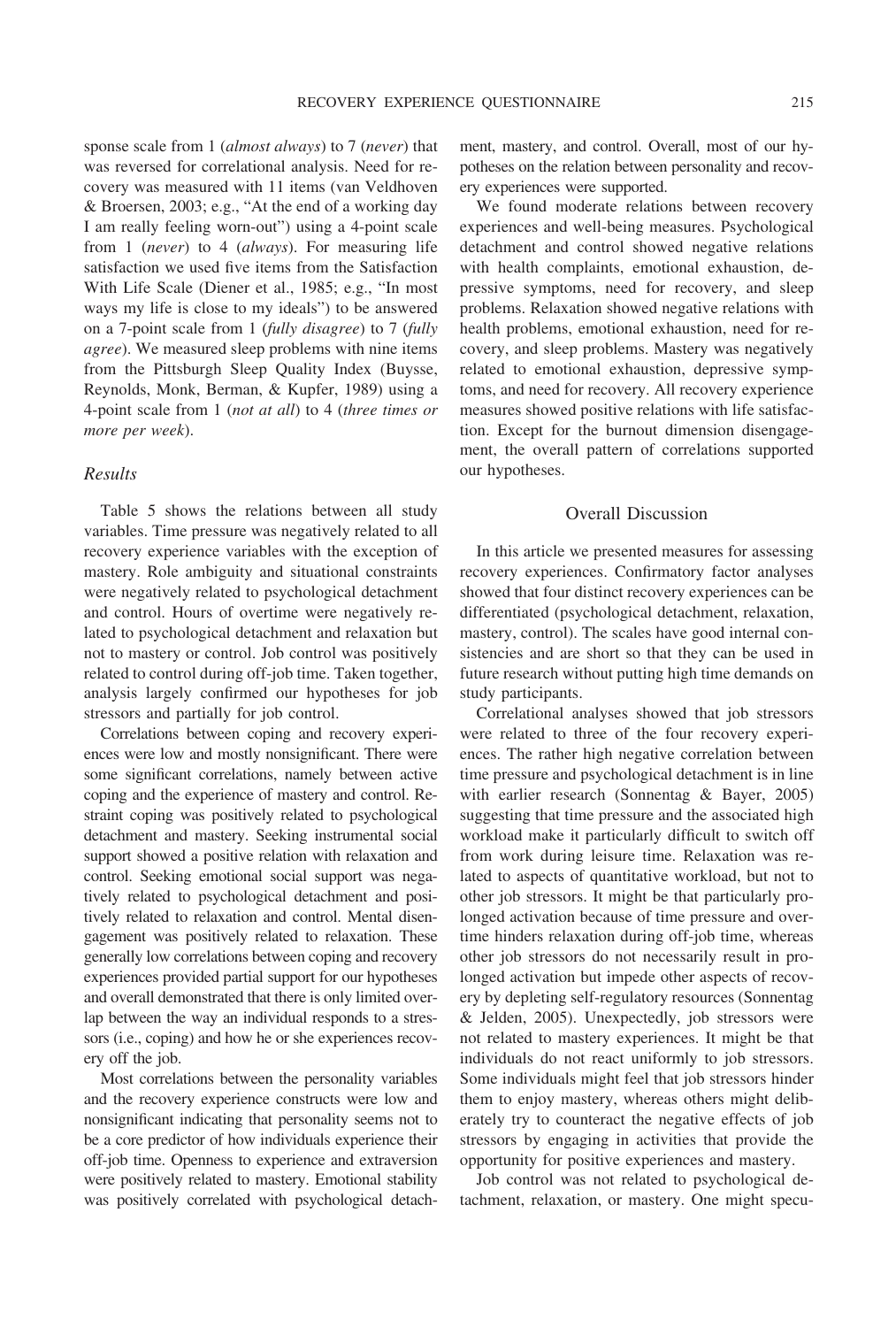Table 5

*Means, Standard Deviations, Zero-Order Correlations, and Alphas of Study 3 Variables*

| Recovery experiences<br>1. Psychological detachmenta,d<br>.89<br>3.00<br>0.97<br>2. Relaxation <sup>a,d</sup><br>.87<br>3.29<br>0.80<br>.33<br>3. Mastery <sup>a,d</sup><br>.82<br>3.04<br>0.71<br>.16<br>.24<br>4. Control <sup>a,d</sup><br>.33<br>.30<br>3.70<br>0.77<br>.64<br>.87<br>Job situation variables<br>5. Time pressure <sup>a,d</sup><br>3.03<br>0.96<br>$-.49$<br>$-.31$<br>$-.04$<br>$-.32$<br>.89<br>.33<br>6. Role ambiguity <sup>a,d</sup><br>2.40<br>0.66<br>$-.19$<br>$-.03$<br>$-.02$<br>$-.21$<br>.69<br>7. Situational constraints <sup>a,d</sup><br>2.59<br>$-.21$<br>.34<br>.57<br>0.69<br>$-.15$<br>$-.11$<br>$-.08$<br>.70<br>6.06<br>$-.23$<br>$-.11$<br>.42<br>$-.01$<br>8. Hours of overtime <sup>a</sup><br>4.51<br>$-.18$<br>$-.05$<br>.00<br>9. Job control <sup>a,d</sup><br>.11<br>.02<br>.08<br>.07<br>$-.29$<br>$-.20$<br>.29<br>3.68<br>0.66<br>.16<br>10. Active coping <sup>b,e</sup><br>2.84<br>.18<br>.08<br>0.54<br>$-.03$<br>.12<br>.26<br>$-.10$<br>$-.12$<br>.15<br>11. Planningb,e<br>.02<br>.09<br>.21<br>2.90<br>0.56<br>.10<br>.14<br>.13<br>.10<br>$-.04$<br>12. Restraint coping <sup>b,e</sup><br>.17<br>2.69<br>0.91<br>.16<br>.02<br>.17<br>.11<br>.01<br>.15<br>.03<br>13. Instrumental social<br>support <sup>b,e</sup><br>.33<br>2.48<br>0.67<br>$-.07$<br>.09<br>.18<br>$-.05$<br>$-.06$<br>$-.09$<br>$-.02$<br>14. Emotional social support <sup>b,e</sup><br>2.56<br>0.74<br>$-.19$<br>.33<br>.07<br>.18<br>.03<br>.01<br>.05<br>.03<br>15. Denia $l^{b,e}$<br>.13<br>.12<br>1.24<br>0.36<br>$-.00$<br>.05<br>.07<br>$-.04$<br>$-.04$<br>$-.19$<br>16. Focus on emotions <sup>b,e</sup><br>2.27<br>0.85<br>.12<br>$-.07$<br>.16<br>.03<br>.13<br>.00<br>.18<br>$-.19$<br>17. Behavioral<br>disengagement <sup>b,e</sup><br>1.49<br>0.45<br>$-.02$<br>$-.05$<br>.02<br>.15<br>.11<br>$-.19$<br>$-.14$<br>$-.10$<br>18. Mental disengagement <sup>b,e</sup><br>2.24<br>0.56<br>$-.06$<br>.22<br>$-.02$<br>.03<br>.28<br>.20<br>.06<br>$-.27$<br>19. Agreeableness <sup>b,d</sup><br>3.64<br>0.52<br>.13<br>$-.02$<br>.06<br>.07<br>.05<br>$-.14$<br>$-.16$<br>$-.11$<br>20. Openness <sup>b,d</sup><br>.35<br>.10<br>3.46<br>0.60<br>.03<br>.04<br>.06<br>.08<br>.00<br>.20<br>21. Extraversion <sup>b,d</sup><br>.22<br>$-.11$<br>.22<br>3.45<br>0.64<br>.06<br>.07<br>.15<br>.04<br>$-.09$<br>22. Conscientiousness <sup>b,d</sup><br>$-.12$<br>.12<br>$-.03$<br>.02<br>3.73<br>0.60<br>$-.09$<br>.07<br>$-.04$<br>$-.06$<br>23. Emotional stabilityb,d<br>3.30<br>0.61<br>.30<br>.12<br>.21<br>.24<br>$-.18$<br>$-.24$<br>$-.24$<br>.14<br>.32<br>$-.47$<br>$-.24$<br>$-.15$<br>$-.25$<br>.40<br>.41<br>.08<br>24. Health complaints <sup>c,e</sup><br>2.01<br>0.54<br>25. Emotional exhaustion <sup>c,e</sup><br>$-.34$<br>$-.25$<br>.44<br>.33<br>.45<br>2.41<br>0.57<br>$-.56$<br>$-.41$<br>.06<br>.40<br>.42<br>26. Disengagement $c,e$<br>2.05<br>0.54<br>$-.16$<br>$-.09$<br>$-.11$<br>$-.13$<br>.02<br>$-.09$<br>27. Depressive symptoms <sup>c,f</sup><br>.42<br>2.81<br>$-.40$<br>.16<br>.44<br>1.04<br>$-.16$<br>$-.18$<br>$-.18$<br>$-.05$<br>28. Need for recovery <sup>c,e</sup><br>0.58<br>$-.24$<br>.34<br>.34<br>2.19<br>$-.52$<br>$-.27$<br>$-.38$<br>.44<br>.08<br>4.58<br>.37<br>.22<br>.24<br>.21<br>$-.22$<br>29. Life satisfaction <sup>c,t</sup><br>1.28<br>$-.40$<br>$-.37$<br>$-.06$<br>.12<br>30. Sleep problems <sup>c,e</sup><br>0.54<br>$-.25$<br>$-.18$<br>$-.02$<br>$-.21$<br>.26<br>.29<br>1.79<br>$-.04$ |                          | $\boldsymbol{M}$ | SD | $\mathbf{1}$ | $\mathfrak{2}$ | 3 | $\overline{4}$ | 5 | 6 | $\tau$ | 8 | 9      |
|-----------------------------------------------------------------------------------------------------------------------------------------------------------------------------------------------------------------------------------------------------------------------------------------------------------------------------------------------------------------------------------------------------------------------------------------------------------------------------------------------------------------------------------------------------------------------------------------------------------------------------------------------------------------------------------------------------------------------------------------------------------------------------------------------------------------------------------------------------------------------------------------------------------------------------------------------------------------------------------------------------------------------------------------------------------------------------------------------------------------------------------------------------------------------------------------------------------------------------------------------------------------------------------------------------------------------------------------------------------------------------------------------------------------------------------------------------------------------------------------------------------------------------------------------------------------------------------------------------------------------------------------------------------------------------------------------------------------------------------------------------------------------------------------------------------------------------------------------------------------------------------------------------------------------------------------------------------------------------------------------------------------------------------------------------------------------------------------------------------------------------------------------------------------------------------------------------------------------------------------------------------------------------------------------------------------------------------------------------------------------------------------------------------------------------------------------------------------------------------------------------------------------------------------------------------------------------------------------------------------------------------------------------------------------------------------------------------------------------------------------------------------------------------------------------------------------------------------------------------------------------------------------------------------------------------------------------------------------------------------------------------------------------------------------------------------------------------------------------------------------------------------------------------------------------------------------------------------------------------------------------------------------------------------------------------------------------------------------------------------------------------------------------------------------------------------------------------------------------------------------------------|--------------------------|------------------|----|--------------|----------------|---|----------------|---|---|--------|---|--------|
|                                                                                                                                                                                                                                                                                                                                                                                                                                                                                                                                                                                                                                                                                                                                                                                                                                                                                                                                                                                                                                                                                                                                                                                                                                                                                                                                                                                                                                                                                                                                                                                                                                                                                                                                                                                                                                                                                                                                                                                                                                                                                                                                                                                                                                                                                                                                                                                                                                                                                                                                                                                                                                                                                                                                                                                                                                                                                                                                                                                                                                                                                                                                                                                                                                                                                                                                                                                                                                                                                                           |                          |                  |    |              |                |   |                |   |   |        |   |        |
|                                                                                                                                                                                                                                                                                                                                                                                                                                                                                                                                                                                                                                                                                                                                                                                                                                                                                                                                                                                                                                                                                                                                                                                                                                                                                                                                                                                                                                                                                                                                                                                                                                                                                                                                                                                                                                                                                                                                                                                                                                                                                                                                                                                                                                                                                                                                                                                                                                                                                                                                                                                                                                                                                                                                                                                                                                                                                                                                                                                                                                                                                                                                                                                                                                                                                                                                                                                                                                                                                                           |                          |                  |    |              |                |   |                |   |   |        |   |        |
|                                                                                                                                                                                                                                                                                                                                                                                                                                                                                                                                                                                                                                                                                                                                                                                                                                                                                                                                                                                                                                                                                                                                                                                                                                                                                                                                                                                                                                                                                                                                                                                                                                                                                                                                                                                                                                                                                                                                                                                                                                                                                                                                                                                                                                                                                                                                                                                                                                                                                                                                                                                                                                                                                                                                                                                                                                                                                                                                                                                                                                                                                                                                                                                                                                                                                                                                                                                                                                                                                                           |                          |                  |    |              |                |   |                |   |   |        |   |        |
|                                                                                                                                                                                                                                                                                                                                                                                                                                                                                                                                                                                                                                                                                                                                                                                                                                                                                                                                                                                                                                                                                                                                                                                                                                                                                                                                                                                                                                                                                                                                                                                                                                                                                                                                                                                                                                                                                                                                                                                                                                                                                                                                                                                                                                                                                                                                                                                                                                                                                                                                                                                                                                                                                                                                                                                                                                                                                                                                                                                                                                                                                                                                                                                                                                                                                                                                                                                                                                                                                                           |                          |                  |    |              |                |   |                |   |   |        |   |        |
|                                                                                                                                                                                                                                                                                                                                                                                                                                                                                                                                                                                                                                                                                                                                                                                                                                                                                                                                                                                                                                                                                                                                                                                                                                                                                                                                                                                                                                                                                                                                                                                                                                                                                                                                                                                                                                                                                                                                                                                                                                                                                                                                                                                                                                                                                                                                                                                                                                                                                                                                                                                                                                                                                                                                                                                                                                                                                                                                                                                                                                                                                                                                                                                                                                                                                                                                                                                                                                                                                                           |                          |                  |    |              |                |   |                |   |   |        |   |        |
|                                                                                                                                                                                                                                                                                                                                                                                                                                                                                                                                                                                                                                                                                                                                                                                                                                                                                                                                                                                                                                                                                                                                                                                                                                                                                                                                                                                                                                                                                                                                                                                                                                                                                                                                                                                                                                                                                                                                                                                                                                                                                                                                                                                                                                                                                                                                                                                                                                                                                                                                                                                                                                                                                                                                                                                                                                                                                                                                                                                                                                                                                                                                                                                                                                                                                                                                                                                                                                                                                                           |                          |                  |    |              |                |   |                |   |   |        |   |        |
|                                                                                                                                                                                                                                                                                                                                                                                                                                                                                                                                                                                                                                                                                                                                                                                                                                                                                                                                                                                                                                                                                                                                                                                                                                                                                                                                                                                                                                                                                                                                                                                                                                                                                                                                                                                                                                                                                                                                                                                                                                                                                                                                                                                                                                                                                                                                                                                                                                                                                                                                                                                                                                                                                                                                                                                                                                                                                                                                                                                                                                                                                                                                                                                                                                                                                                                                                                                                                                                                                                           |                          |                  |    |              |                |   |                |   |   |        |   |        |
|                                                                                                                                                                                                                                                                                                                                                                                                                                                                                                                                                                                                                                                                                                                                                                                                                                                                                                                                                                                                                                                                                                                                                                                                                                                                                                                                                                                                                                                                                                                                                                                                                                                                                                                                                                                                                                                                                                                                                                                                                                                                                                                                                                                                                                                                                                                                                                                                                                                                                                                                                                                                                                                                                                                                                                                                                                                                                                                                                                                                                                                                                                                                                                                                                                                                                                                                                                                                                                                                                                           |                          |                  |    |              |                |   |                |   |   |        |   |        |
|                                                                                                                                                                                                                                                                                                                                                                                                                                                                                                                                                                                                                                                                                                                                                                                                                                                                                                                                                                                                                                                                                                                                                                                                                                                                                                                                                                                                                                                                                                                                                                                                                                                                                                                                                                                                                                                                                                                                                                                                                                                                                                                                                                                                                                                                                                                                                                                                                                                                                                                                                                                                                                                                                                                                                                                                                                                                                                                                                                                                                                                                                                                                                                                                                                                                                                                                                                                                                                                                                                           |                          |                  |    |              |                |   |                |   |   |        |   |        |
|                                                                                                                                                                                                                                                                                                                                                                                                                                                                                                                                                                                                                                                                                                                                                                                                                                                                                                                                                                                                                                                                                                                                                                                                                                                                                                                                                                                                                                                                                                                                                                                                                                                                                                                                                                                                                                                                                                                                                                                                                                                                                                                                                                                                                                                                                                                                                                                                                                                                                                                                                                                                                                                                                                                                                                                                                                                                                                                                                                                                                                                                                                                                                                                                                                                                                                                                                                                                                                                                                                           |                          |                  |    |              |                |   |                |   |   |        |   |        |
|                                                                                                                                                                                                                                                                                                                                                                                                                                                                                                                                                                                                                                                                                                                                                                                                                                                                                                                                                                                                                                                                                                                                                                                                                                                                                                                                                                                                                                                                                                                                                                                                                                                                                                                                                                                                                                                                                                                                                                                                                                                                                                                                                                                                                                                                                                                                                                                                                                                                                                                                                                                                                                                                                                                                                                                                                                                                                                                                                                                                                                                                                                                                                                                                                                                                                                                                                                                                                                                                                                           |                          |                  |    |              |                |   |                |   |   |        |   | .77    |
|                                                                                                                                                                                                                                                                                                                                                                                                                                                                                                                                                                                                                                                                                                                                                                                                                                                                                                                                                                                                                                                                                                                                                                                                                                                                                                                                                                                                                                                                                                                                                                                                                                                                                                                                                                                                                                                                                                                                                                                                                                                                                                                                                                                                                                                                                                                                                                                                                                                                                                                                                                                                                                                                                                                                                                                                                                                                                                                                                                                                                                                                                                                                                                                                                                                                                                                                                                                                                                                                                                           | Coping                   |                  |    |              |                |   |                |   |   |        |   |        |
|                                                                                                                                                                                                                                                                                                                                                                                                                                                                                                                                                                                                                                                                                                                                                                                                                                                                                                                                                                                                                                                                                                                                                                                                                                                                                                                                                                                                                                                                                                                                                                                                                                                                                                                                                                                                                                                                                                                                                                                                                                                                                                                                                                                                                                                                                                                                                                                                                                                                                                                                                                                                                                                                                                                                                                                                                                                                                                                                                                                                                                                                                                                                                                                                                                                                                                                                                                                                                                                                                                           |                          |                  |    |              |                |   |                |   |   |        |   | .19    |
|                                                                                                                                                                                                                                                                                                                                                                                                                                                                                                                                                                                                                                                                                                                                                                                                                                                                                                                                                                                                                                                                                                                                                                                                                                                                                                                                                                                                                                                                                                                                                                                                                                                                                                                                                                                                                                                                                                                                                                                                                                                                                                                                                                                                                                                                                                                                                                                                                                                                                                                                                                                                                                                                                                                                                                                                                                                                                                                                                                                                                                                                                                                                                                                                                                                                                                                                                                                                                                                                                                           |                          |                  |    |              |                |   |                |   |   |        |   | .27    |
|                                                                                                                                                                                                                                                                                                                                                                                                                                                                                                                                                                                                                                                                                                                                                                                                                                                                                                                                                                                                                                                                                                                                                                                                                                                                                                                                                                                                                                                                                                                                                                                                                                                                                                                                                                                                                                                                                                                                                                                                                                                                                                                                                                                                                                                                                                                                                                                                                                                                                                                                                                                                                                                                                                                                                                                                                                                                                                                                                                                                                                                                                                                                                                                                                                                                                                                                                                                                                                                                                                           |                          |                  |    |              |                |   |                |   |   |        |   | .05    |
|                                                                                                                                                                                                                                                                                                                                                                                                                                                                                                                                                                                                                                                                                                                                                                                                                                                                                                                                                                                                                                                                                                                                                                                                                                                                                                                                                                                                                                                                                                                                                                                                                                                                                                                                                                                                                                                                                                                                                                                                                                                                                                                                                                                                                                                                                                                                                                                                                                                                                                                                                                                                                                                                                                                                                                                                                                                                                                                                                                                                                                                                                                                                                                                                                                                                                                                                                                                                                                                                                                           |                          |                  |    |              |                |   |                |   |   |        |   |        |
|                                                                                                                                                                                                                                                                                                                                                                                                                                                                                                                                                                                                                                                                                                                                                                                                                                                                                                                                                                                                                                                                                                                                                                                                                                                                                                                                                                                                                                                                                                                                                                                                                                                                                                                                                                                                                                                                                                                                                                                                                                                                                                                                                                                                                                                                                                                                                                                                                                                                                                                                                                                                                                                                                                                                                                                                                                                                                                                                                                                                                                                                                                                                                                                                                                                                                                                                                                                                                                                                                                           |                          |                  |    |              |                |   |                |   |   |        |   | .07    |
|                                                                                                                                                                                                                                                                                                                                                                                                                                                                                                                                                                                                                                                                                                                                                                                                                                                                                                                                                                                                                                                                                                                                                                                                                                                                                                                                                                                                                                                                                                                                                                                                                                                                                                                                                                                                                                                                                                                                                                                                                                                                                                                                                                                                                                                                                                                                                                                                                                                                                                                                                                                                                                                                                                                                                                                                                                                                                                                                                                                                                                                                                                                                                                                                                                                                                                                                                                                                                                                                                                           |                          |                  |    |              |                |   |                |   |   |        |   | .06    |
|                                                                                                                                                                                                                                                                                                                                                                                                                                                                                                                                                                                                                                                                                                                                                                                                                                                                                                                                                                                                                                                                                                                                                                                                                                                                                                                                                                                                                                                                                                                                                                                                                                                                                                                                                                                                                                                                                                                                                                                                                                                                                                                                                                                                                                                                                                                                                                                                                                                                                                                                                                                                                                                                                                                                                                                                                                                                                                                                                                                                                                                                                                                                                                                                                                                                                                                                                                                                                                                                                                           |                          |                  |    |              |                |   |                |   |   |        |   | $-.18$ |
|                                                                                                                                                                                                                                                                                                                                                                                                                                                                                                                                                                                                                                                                                                                                                                                                                                                                                                                                                                                                                                                                                                                                                                                                                                                                                                                                                                                                                                                                                                                                                                                                                                                                                                                                                                                                                                                                                                                                                                                                                                                                                                                                                                                                                                                                                                                                                                                                                                                                                                                                                                                                                                                                                                                                                                                                                                                                                                                                                                                                                                                                                                                                                                                                                                                                                                                                                                                                                                                                                                           |                          |                  |    |              |                |   |                |   |   |        |   | $-.17$ |
|                                                                                                                                                                                                                                                                                                                                                                                                                                                                                                                                                                                                                                                                                                                                                                                                                                                                                                                                                                                                                                                                                                                                                                                                                                                                                                                                                                                                                                                                                                                                                                                                                                                                                                                                                                                                                                                                                                                                                                                                                                                                                                                                                                                                                                                                                                                                                                                                                                                                                                                                                                                                                                                                                                                                                                                                                                                                                                                                                                                                                                                                                                                                                                                                                                                                                                                                                                                                                                                                                                           |                          |                  |    |              |                |   |                |   |   |        |   |        |
|                                                                                                                                                                                                                                                                                                                                                                                                                                                                                                                                                                                                                                                                                                                                                                                                                                                                                                                                                                                                                                                                                                                                                                                                                                                                                                                                                                                                                                                                                                                                                                                                                                                                                                                                                                                                                                                                                                                                                                                                                                                                                                                                                                                                                                                                                                                                                                                                                                                                                                                                                                                                                                                                                                                                                                                                                                                                                                                                                                                                                                                                                                                                                                                                                                                                                                                                                                                                                                                                                                           |                          |                  |    |              |                |   |                |   |   |        |   | $-.23$ |
|                                                                                                                                                                                                                                                                                                                                                                                                                                                                                                                                                                                                                                                                                                                                                                                                                                                                                                                                                                                                                                                                                                                                                                                                                                                                                                                                                                                                                                                                                                                                                                                                                                                                                                                                                                                                                                                                                                                                                                                                                                                                                                                                                                                                                                                                                                                                                                                                                                                                                                                                                                                                                                                                                                                                                                                                                                                                                                                                                                                                                                                                                                                                                                                                                                                                                                                                                                                                                                                                                                           |                          |                  |    |              |                |   |                |   |   |        |   | $-.25$ |
|                                                                                                                                                                                                                                                                                                                                                                                                                                                                                                                                                                                                                                                                                                                                                                                                                                                                                                                                                                                                                                                                                                                                                                                                                                                                                                                                                                                                                                                                                                                                                                                                                                                                                                                                                                                                                                                                                                                                                                                                                                                                                                                                                                                                                                                                                                                                                                                                                                                                                                                                                                                                                                                                                                                                                                                                                                                                                                                                                                                                                                                                                                                                                                                                                                                                                                                                                                                                                                                                                                           | Personality              |                  |    |              |                |   |                |   |   |        |   |        |
|                                                                                                                                                                                                                                                                                                                                                                                                                                                                                                                                                                                                                                                                                                                                                                                                                                                                                                                                                                                                                                                                                                                                                                                                                                                                                                                                                                                                                                                                                                                                                                                                                                                                                                                                                                                                                                                                                                                                                                                                                                                                                                                                                                                                                                                                                                                                                                                                                                                                                                                                                                                                                                                                                                                                                                                                                                                                                                                                                                                                                                                                                                                                                                                                                                                                                                                                                                                                                                                                                                           |                          |                  |    |              |                |   |                |   |   |        |   | .11    |
|                                                                                                                                                                                                                                                                                                                                                                                                                                                                                                                                                                                                                                                                                                                                                                                                                                                                                                                                                                                                                                                                                                                                                                                                                                                                                                                                                                                                                                                                                                                                                                                                                                                                                                                                                                                                                                                                                                                                                                                                                                                                                                                                                                                                                                                                                                                                                                                                                                                                                                                                                                                                                                                                                                                                                                                                                                                                                                                                                                                                                                                                                                                                                                                                                                                                                                                                                                                                                                                                                                           |                          |                  |    |              |                |   |                |   |   |        |   | .18    |
|                                                                                                                                                                                                                                                                                                                                                                                                                                                                                                                                                                                                                                                                                                                                                                                                                                                                                                                                                                                                                                                                                                                                                                                                                                                                                                                                                                                                                                                                                                                                                                                                                                                                                                                                                                                                                                                                                                                                                                                                                                                                                                                                                                                                                                                                                                                                                                                                                                                                                                                                                                                                                                                                                                                                                                                                                                                                                                                                                                                                                                                                                                                                                                                                                                                                                                                                                                                                                                                                                                           |                          |                  |    |              |                |   |                |   |   |        |   | .19    |
|                                                                                                                                                                                                                                                                                                                                                                                                                                                                                                                                                                                                                                                                                                                                                                                                                                                                                                                                                                                                                                                                                                                                                                                                                                                                                                                                                                                                                                                                                                                                                                                                                                                                                                                                                                                                                                                                                                                                                                                                                                                                                                                                                                                                                                                                                                                                                                                                                                                                                                                                                                                                                                                                                                                                                                                                                                                                                                                                                                                                                                                                                                                                                                                                                                                                                                                                                                                                                                                                                                           |                          |                  |    |              |                |   |                |   |   |        |   | .14    |
|                                                                                                                                                                                                                                                                                                                                                                                                                                                                                                                                                                                                                                                                                                                                                                                                                                                                                                                                                                                                                                                                                                                                                                                                                                                                                                                                                                                                                                                                                                                                                                                                                                                                                                                                                                                                                                                                                                                                                                                                                                                                                                                                                                                                                                                                                                                                                                                                                                                                                                                                                                                                                                                                                                                                                                                                                                                                                                                                                                                                                                                                                                                                                                                                                                                                                                                                                                                                                                                                                                           | Psychological well-being |                  |    |              |                |   |                |   |   |        |   |        |
|                                                                                                                                                                                                                                                                                                                                                                                                                                                                                                                                                                                                                                                                                                                                                                                                                                                                                                                                                                                                                                                                                                                                                                                                                                                                                                                                                                                                                                                                                                                                                                                                                                                                                                                                                                                                                                                                                                                                                                                                                                                                                                                                                                                                                                                                                                                                                                                                                                                                                                                                                                                                                                                                                                                                                                                                                                                                                                                                                                                                                                                                                                                                                                                                                                                                                                                                                                                                                                                                                                           |                          |                  |    |              |                |   |                |   |   |        |   | .22    |
|                                                                                                                                                                                                                                                                                                                                                                                                                                                                                                                                                                                                                                                                                                                                                                                                                                                                                                                                                                                                                                                                                                                                                                                                                                                                                                                                                                                                                                                                                                                                                                                                                                                                                                                                                                                                                                                                                                                                                                                                                                                                                                                                                                                                                                                                                                                                                                                                                                                                                                                                                                                                                                                                                                                                                                                                                                                                                                                                                                                                                                                                                                                                                                                                                                                                                                                                                                                                                                                                                                           |                          |                  |    |              |                |   |                |   |   |        |   | $-.32$ |
|                                                                                                                                                                                                                                                                                                                                                                                                                                                                                                                                                                                                                                                                                                                                                                                                                                                                                                                                                                                                                                                                                                                                                                                                                                                                                                                                                                                                                                                                                                                                                                                                                                                                                                                                                                                                                                                                                                                                                                                                                                                                                                                                                                                                                                                                                                                                                                                                                                                                                                                                                                                                                                                                                                                                                                                                                                                                                                                                                                                                                                                                                                                                                                                                                                                                                                                                                                                                                                                                                                           |                          |                  |    |              |                |   |                |   |   |        |   | $-.22$ |
|                                                                                                                                                                                                                                                                                                                                                                                                                                                                                                                                                                                                                                                                                                                                                                                                                                                                                                                                                                                                                                                                                                                                                                                                                                                                                                                                                                                                                                                                                                                                                                                                                                                                                                                                                                                                                                                                                                                                                                                                                                                                                                                                                                                                                                                                                                                                                                                                                                                                                                                                                                                                                                                                                                                                                                                                                                                                                                                                                                                                                                                                                                                                                                                                                                                                                                                                                                                                                                                                                                           |                          |                  |    |              |                |   |                |   |   |        |   | $-.47$ |
|                                                                                                                                                                                                                                                                                                                                                                                                                                                                                                                                                                                                                                                                                                                                                                                                                                                                                                                                                                                                                                                                                                                                                                                                                                                                                                                                                                                                                                                                                                                                                                                                                                                                                                                                                                                                                                                                                                                                                                                                                                                                                                                                                                                                                                                                                                                                                                                                                                                                                                                                                                                                                                                                                                                                                                                                                                                                                                                                                                                                                                                                                                                                                                                                                                                                                                                                                                                                                                                                                                           |                          |                  |    |              |                |   |                |   |   |        |   | $-.35$ |
|                                                                                                                                                                                                                                                                                                                                                                                                                                                                                                                                                                                                                                                                                                                                                                                                                                                                                                                                                                                                                                                                                                                                                                                                                                                                                                                                                                                                                                                                                                                                                                                                                                                                                                                                                                                                                                                                                                                                                                                                                                                                                                                                                                                                                                                                                                                                                                                                                                                                                                                                                                                                                                                                                                                                                                                                                                                                                                                                                                                                                                                                                                                                                                                                                                                                                                                                                                                                                                                                                                           |                          |                  |    |              |                |   |                |   |   |        |   | $-.18$ |
|                                                                                                                                                                                                                                                                                                                                                                                                                                                                                                                                                                                                                                                                                                                                                                                                                                                                                                                                                                                                                                                                                                                                                                                                                                                                                                                                                                                                                                                                                                                                                                                                                                                                                                                                                                                                                                                                                                                                                                                                                                                                                                                                                                                                                                                                                                                                                                                                                                                                                                                                                                                                                                                                                                                                                                                                                                                                                                                                                                                                                                                                                                                                                                                                                                                                                                                                                                                                                                                                                                           |                          |                  |    |              |                |   |                |   |   |        |   | .21    |
|                                                                                                                                                                                                                                                                                                                                                                                                                                                                                                                                                                                                                                                                                                                                                                                                                                                                                                                                                                                                                                                                                                                                                                                                                                                                                                                                                                                                                                                                                                                                                                                                                                                                                                                                                                                                                                                                                                                                                                                                                                                                                                                                                                                                                                                                                                                                                                                                                                                                                                                                                                                                                                                                                                                                                                                                                                                                                                                                                                                                                                                                                                                                                                                                                                                                                                                                                                                                                                                                                                           |                          |                  |    |              |                |   |                |   |   |        |   | $-.21$ |

*Note.* Alphas are displayed on the diagonal.

 $N = 267-271$ ; all correlations  $r \ge |12|$  are significant with  $p < 0.05$ .  $N = 134$ ; all correlations  $r \ge |17|$  are significant with  $p < 0.05$ . .05.  $^{\circ}N$  = 137; all correlations  $r \ge |17|$  are significant with  $p < .05$ . <sup>d</sup> Range: 1 to 5. <sup>e</sup> Range 1 to 4. <sup>f</sup> Range 1 to 7.

late that the association between job control and recovery experiences is a more complex one. For example, in jobs with high control there might exist some recovery opportunities even during working time (Taris et al., 2006), in turn making detachment and relaxation at home more likely. However, as job control often implies the possibility and the necessity to make decisions, at the same time recovery off the job might be impaired.

Correlations between coping measures and recovery experiences were generally low and mostly nonsignificant. One reason for the low correlations might be that our coping measures were rather broad and did not focus on coping with job-related matters whereas the recovery experiences, particularly psychological detachment, more closely referred to jobrelated recovery. However, problem-focused coping was related to the recovery experience control which might reflect a person's general tendency to actively approach everyday situations and problems. Interestingly, both social support measures were related to relaxation. It might be that social support is particularly helpful in calming down after work. It will be an interesting question for future research to examine in more detail if social support at work or social support at home is more closely related to relaxation.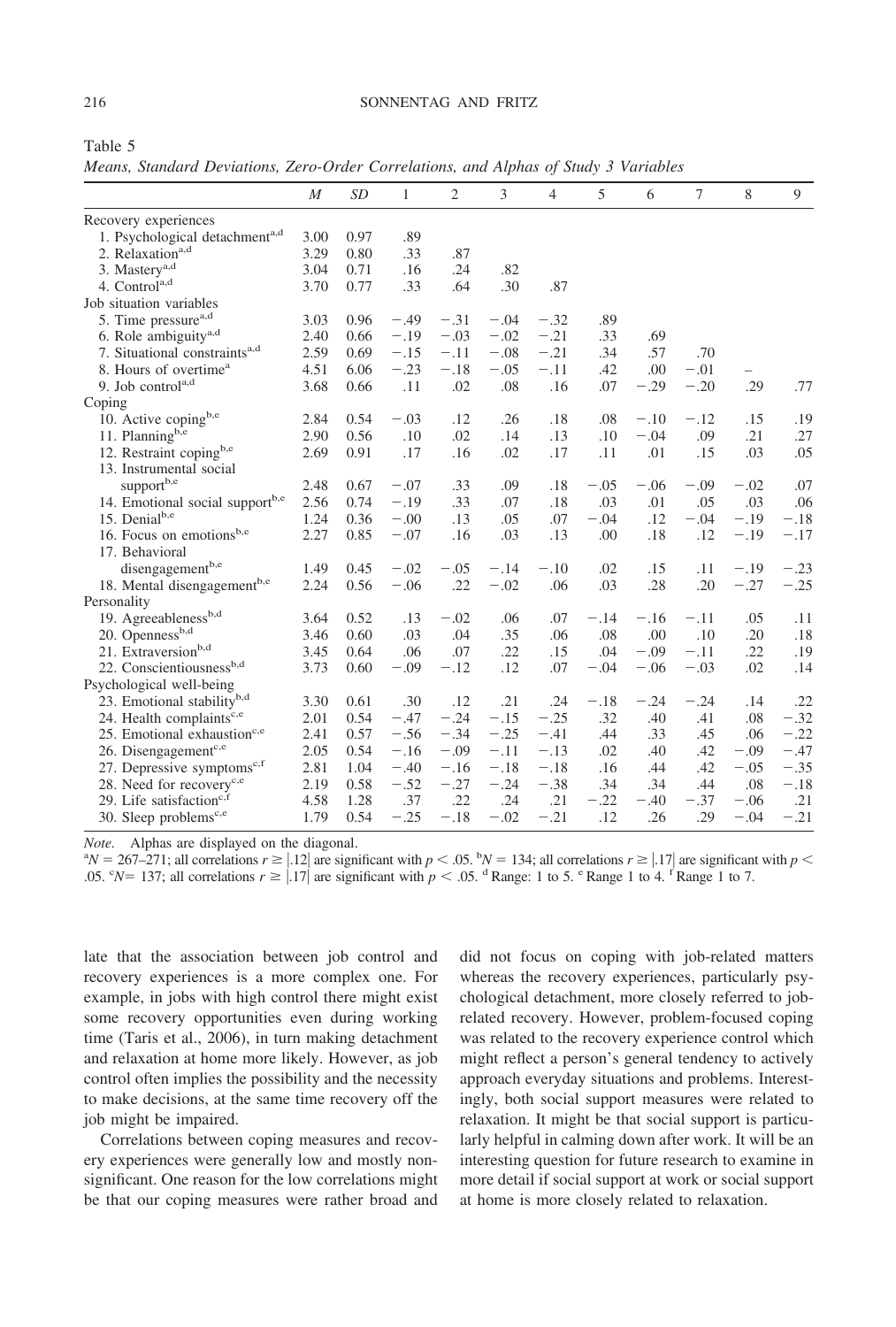Table 5 *Continued*

|  |  | 10 11 12 13 14 15 16 17 18 19 20 21 22 23 24 25 26 27 28 29 30 |  |  |  |  |  |  |  |  |
|--|--|----------------------------------------------------------------|--|--|--|--|--|--|--|--|
|  |  |                                                                |  |  |  |  |  |  |  |  |

| .76<br>.65<br>$.10\,$    | .79<br>.28                | .63                    |                                                                                                     |     |                                                                                                                                                                                                        |            |            |     |     |                   |     |           |                          |                        |                            |                                            |                |       |  |
|--------------------------|---------------------------|------------------------|-----------------------------------------------------------------------------------------------------|-----|--------------------------------------------------------------------------------------------------------------------------------------------------------------------------------------------------------|------------|------------|-----|-----|-------------------|-----|-----------|--------------------------|------------------------|----------------------------|--------------------------------------------|----------------|-------|--|
|                          | $.33 \t .36 - .02 \t .79$ |                        | $.15 \t .20 \t - .01 \t .77 \t .85$<br>$-.17 - .27 - .02 - .02 - .03$<br>$-.09 - .12 - .00$ .22 .25 |     | .71<br>.10                                                                                                                                                                                             | .73        |            |     |     |                   |     |           |                          |                        |                            |                                            |                |       |  |
| $-.37 - .24 - .01 - .00$ |                           |                        |                                                                                                     | .01 | .28<br>$-.30 - .13$ .15 .06 .21 .34                                                                                                                                                                    | .35<br>.25 | .72<br>.33 | .66 |     |                   |     |           |                          |                        |                            |                                            |                |       |  |
| .27<br>.45<br>.43        |                           | .31 .07<br>$.24$ $.07$ |                                                                                                     |     | $.14$ $.07 - .13$ $.16$ $.12 - .06 - .08 - .07 - .09$ $.69$<br>$.23$ $.23 - .07$ $.03 - .11$ $.02$<br>$.26 - .08$ $.32$ $.29 - .00$ $.05 - .32 - .09$ $.31$<br>$.08$ $.07 - .11 - .13 - .34 - .11$ .24 |            |            |     | .23 | .78<br>.37<br>.35 | .85 | $.28$ .75 |                          |                        |                            |                                            |                |       |  |
|                          |                           |                        |                                                                                                     |     | .29 .14 .04 .13 .40 .13 .40 .14 .21 -.21 -.21 -.21 -.22 .29 .14 .14                                                                                                                                    |            |            |     |     |                   |     |           |                          | .91                    | .51 .84                    |                                            |                |       |  |
|                          |                           |                        |                                                                                                     |     |                                                                                                                                                                                                        |            |            |     |     |                   |     |           | $\overline{\phantom{a}}$ | .48<br>.67             | .45<br>.57<br>$.52 \t .82$ | .81<br>.58<br>.36                          | .89<br>.55 .90 |       |  |
|                          |                           |                        |                                                                                                     |     |                                                                                                                                                                                                        |            |            |     |     |                   |     |           | $\overline{\phantom{a}}$ | $-.54-.49-.55-.65-.44$ |                            | $.30$ $.41$ $.19$ $.34$ $.44$ $-.27$ $.79$ |                | - .88 |  |

As predicted, correlations between personality and recovery experience measures were generally low. The significant correlations between emotional stability and the recovery experiences might indicate that poor recovery from work may partly result from low emotional stability or negative affectivity. However, the correlations were only moderate in size suggesting that poor recovery experiences do not only reflect low emotional stability.

Recovery experiences were related to most of the indicators of psychological well-being. These findings might indicate that poor recovery harms psychological well-being. It might also be that individuals suffering from impaired well-being are less likely to enjoy positive recovery experiences.

Among all four recovery experiences, psychological detachment showed the strongest relations with impaired well-being. This finding might indicate that psychological detachment is the most relevant recovery experience. Overall, our analyses demonstrated that recovery experiences, particularly psychological detachment and control were associated with job stressors and well-being. Although any causal inferences from these cross-sectional findings are premature, our study suggests that it is promising to examine the relations between an unfavorable work situation, poor recovery and impaired well-being in more detail. For example, one might speculate that job stressors lead to poor recovery experiences that in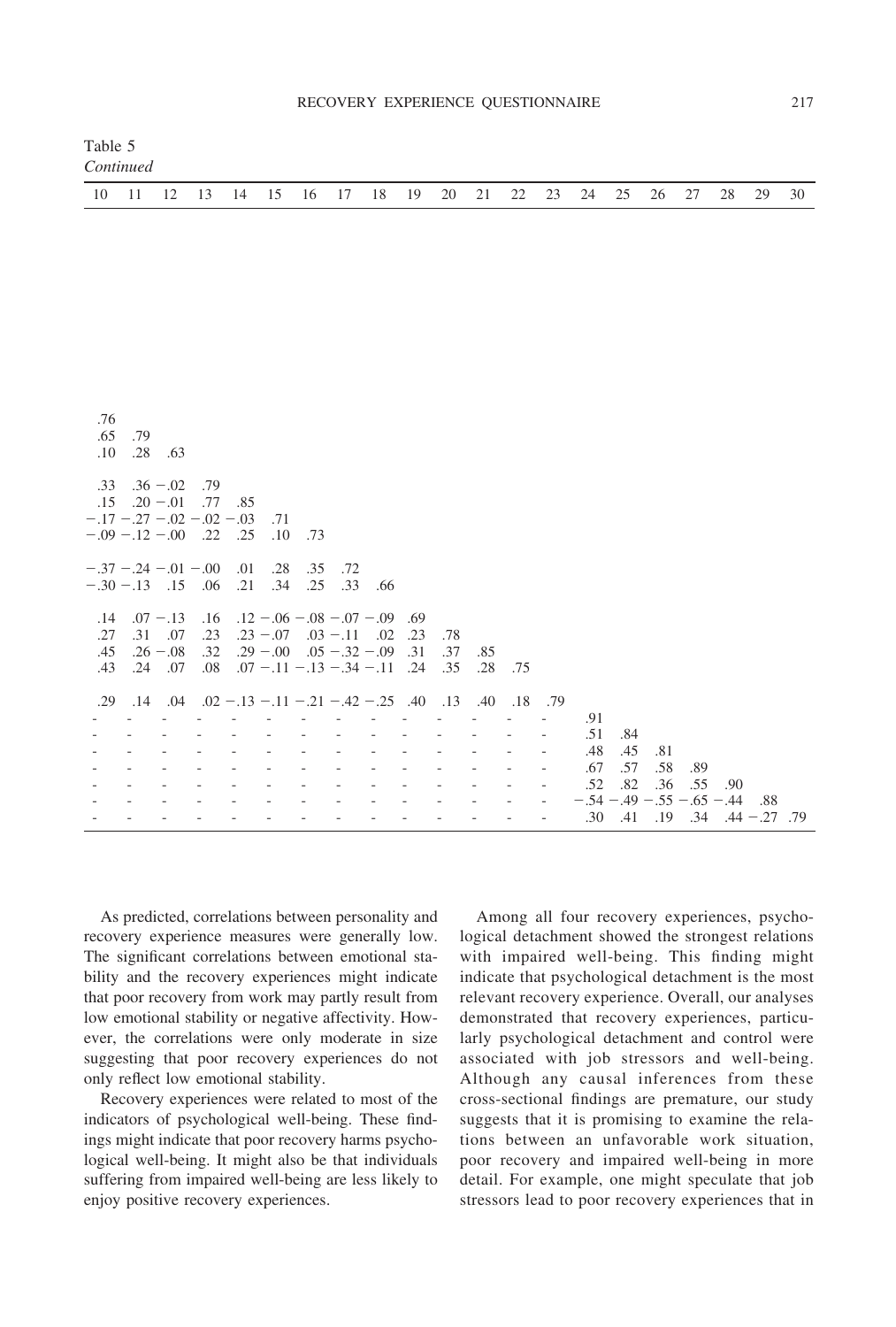turn negatively affect well-being (cf. Geurts & Sonnentag, 2006).

### *Limitations*

Our studies have some limitations. First, the four recovery experience measures might not comprise all potentially relevant recovery experiences. One might argue that the general affective valence of a recovery activity represents an important aspect of any recovery experience. That is, the potential of a recovery experience to enhance positive emotions might be particularly important (Fredrickson, 2000). Instead of conceptualizing positive affective valence as a separate recovery experience, we think that finding pleasure in off-job activities is a higher-order concept that cannot be easily differentiated from other recovery experiences. Empirical studies on mood regulation suggest that pleasure is associated with experiences such as relaxation or distraction (Thayer et al., 1994; Totterdell & Parkinson, 1999).

Similarly, the degree to which a recovery activity provides opportunities for social contact and connectedness might be important. Scholars in the field of social psychology have argued that social inclusion is one core striving of human beings (Baumeister & Leary, 1995). Also with respect to recovery processes, the relevance of social activities has been demonstrated (Fritz & Sonnentag, 2005). Therefore, future research may put more emphasis on the social embeddedness of recovery. However, when doing so, we suggest keeping in mind that social contact and connectedness might not only be a source of social support and recovery, but potentially also of social undermining and interpersonal conflict.

The correlations between the latent variables relaxation and control were rather high. Therefore, one might question if relaxation and control represent two distinct constructs. However, confirmatory factor analyses showed that the 4-factor model fitted the data better than a 3-factor model. In addition, although the correlational patterns of the relaxation and the control scale with other variables showed similarities, they were far from being identical suggesting that it makes sense to differentiate between relaxation and control.

Finally, it has to be noted that the sample sizes in Study 3 were relatively small. Therefore, particularly the nonsignificant correlations should be interpreted with great caution. A replication with a larger sample is clearly desirable.

## *Suggestions for Future Research and Potential Applications*

The correlations found between low psychological detachment and impaired well-being might suggest that psychological detachment from work during offjob time is crucial for protecting one's well-being. However, this conclusion is premature—not only because our data do not warrant any causal interpretation. Not detaching from work does not necessarily imply that thinking about work is negative per se. Positively reflecting about one's work (e.g., thinking about a recent success or about an inspiring goal) might even improve well-being (Fritz & Sonnentag, 2005). It can be promising for future research to assess in greater detail the type and quality of workrelated thoughts during off-job time.

Our relaxation items refer to experiences that can be initiated both by deliberate relaxation exercises (e.g., progressive muscle relaxation) and by other activities such as taking a walk or listening to calm music. It could be interesting for future research to differentiate between purposeful relaxation practices and other experiences that have a strong relaxational component and to explore their role in the recovery process.

In Study 3, we focused on zero-order correlations between recovery experiences and a range of other variables. Future research may examine more complex patterns of relations. For example, recovery experiences might be conceptualized as a moderator in the relation between job stressors and impaired wellbeing with poor recovery experiences increasing the association between job stressors and poor wellbeing. Moreover, personality might be examined as a moderator in the relations between job stressors and recovery experiences. For example, one could argue the job stressors are particularly related to poor psychological detachment in persons low on emotional stability.

One important application would be to use the recovery measures in longitudinal research. Future studies should examine if recovery experiences can predict changes in well-being and job performance over time. Moreover, as our scales are short, they can also be easily adapted for use in diary studies. Such studies could examine recovery processes at the day level and could therefore shed more light onto shorter-term processes related to the maintenance of positive mood and performance capability. For example, the recovery experience scales can be applied when extending research on episodic models of performance (Beal, Weiss, Barros, & MacDermid, 2005). It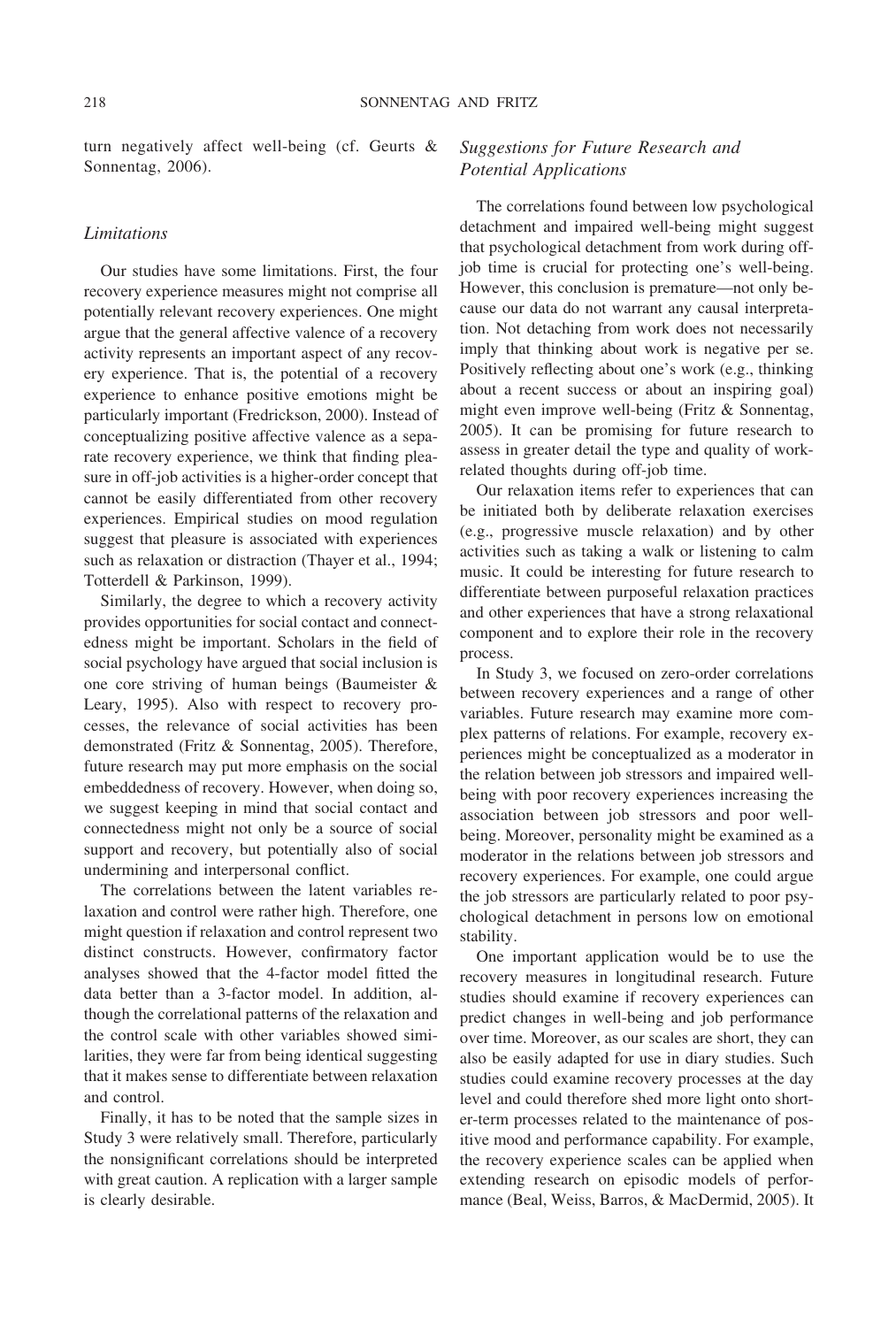would be particularly interesting to examine if recovery experiences can explain day-level variations in performance. Another option could be to integrate the recovery experience measures in studies on physiological processes related to activation and unwinding (Semmer, Grebner, & Elfering, 2004; Sonnentag & Fritz, 2006).

#### Conclusion

To conclude, the recovery experience questionnaire offers an economic and reliable approach to assess individuals' unwinding and recuperation processes. It can be a useful tool in the endeavor to better understand the mechanisms underlying the effects of job stressors on the individual. In addition, and maybe more importantly, it can serve as an instrument that identifies experiences helpful in protecting individuals' well-being and performance capability.

### References

- Bandura, A. (1997). *Self-efficacy: The exercise of control.* New York: Freeman.
- Barrick, M. R., & Mount, M. K. (1991). The big five personality dimensions and job performance: A metaanalysis. *Personnel Psychology, 44,* 1–26.
- Baumeister, R. F., & Leary, M. R. (1995). The need to belong: Desire for interpersonal attachments as a fundamental human motivation. *Psychological Bulletin, 117,* 497–529.
- Beal, D. J., Weiss, H. M., Barros, E., & MacDermid, S. M. (2005). An episodic process model of affective influences on performance. *Journal of Applied Psychology, 90,* 1054 –1068s.
- Brosschot, J. F., Pieper, S., & Thayer, J. F. (2005). Expanding stress theory: Prolonged activitation and perseverative cognition. *Psychoneuroendocrinology, 30,* 1043– 1049.
- Burger, J. M. (1989). Negative reactions to increases in perceived personal control. *Journal of Personality and Social Psychology, 56,* 246 –256.
- Buysse, D. J., Reynolds, C. F., Monk, T. H., Berman, S. R., & Kupfer, D. J. (1989). Pittsburgh sleep quality index (PSQI). *Psychiatry Research, 28,* 193–213.
- Carver, C. S., Scheier, M. F., & Weintraub, J. K. (1989). Assessing coping strategies: A theoretically based approach. *Journal of Personality and Social Psychology, 56,* 267–283.
- Costa, P. T., Jr., & McCrae, R. R. (1992). *Revised neo personality inventory (NEO-PI-R) and neo five-factor inventory (NEO-FFI) professional manual.* Odessa, FL: Psychological Assessment Resources.
- Cropley, M., & Purvis, L. J. M. (2003). Job strain and rumination about work issues during leisure time: A diary study. *European Journal of Work and Organizational Psychology, 12,* 195–207.
- deCroon, E. M., Sluiter, J. K., & Blonk, R. W. B. (2004). Stressful work, psychological job strain, and turnover: A

2-year prospective cohort study of truck drivers. *Journal of Applied Psychology, 89,* 442– 454.

- De Lange, A. H., Taris, T. W., Kompier, M. A. J., Houtman, I. L. D., & Bongers, P. M. (2003). "The very best of the millenium": Longitudinal research and the demandcontrol-(support) model. *Journal of Occupational Health Psychology, 8,* 282–305.
- Demerouti, E., Bakker, A. B., & Bulters, A. J. (2004). The loss spiral of work pressure, work-home interference and exhaustion: Reciprocal relations in a three-way study. *Journal of Vocational Behavior, 64,* 131–149.
- Demerouti, E., Bakker, A. B., Nachreiner, F., & Schaufeli, W. B. (2001). Job demands-resources model of burnout. *Journal of Applied Psychology, 86,* 499 –512.
- Diener, E., Emmons, R. A., & Larson, R. J. (1985). The satisfaction with life scale. *Journal of Personality Assessment, 49,* 71–75.
- Dormann, C., & Zapf, D. (2002). Social stressors at work, irritation, and depressive symptoms: Accounting for unmeasured third variables in a multi-wave study. *Journal of Occupational and Organizational Psychology, 75,* 33– 58.
- Eden, D. (2001). Vacations and other respites: Studying stress on and off the job. In C. L. Cooper & I. T. Robertson (Eds.), *International review of industrial and organizational psychology* (pp. 121–146). Chichester: Wiley.
- Edwards, J. R., & Rothbard, N. P. (2000). Mechanisms linking work and family: Clarifying the relationship between work and family constructs. *Academy of Management Review, 25,* 178 –199.
- Etzion, D., Eden, D., & Lapidot, Y. (1998). Relief from job stressors and burnout: Reserve service as a respite. *Journal of Applied Psychology, 83,* 577–585.
- Fredrickson, B. L. (2000). The undoing effect of positive emotions. *Motivation and Emotion, 24,* 237–258.
- Frese, M., Kring, W., Soose, A., & Zempel, J. (1996). Personal initiative at work: Differences between East and West Germany. *Academy of Management Journal, 39,*  $37 - 63$ .
- Frese, M., & Zapf, D. (1994). Action as the core of work psychology: A German approach. In H. C. Triandis, M. D. Dunnette, & L. M. Hough (Eds.), *Handbook of industrial and organizational psychology* (2nd ed., Vol. 4, pp. 271–340). Palo Alto, CA: Consulting Psychologists Press.
- Fritz, C., & Sonnentag, S. (2005). Recovery, health, and job performance: Effects of weekend experiences. *Journal of Occupational Health Psychology, 10,* 187–199.
- Fritz, C., & Sonnentag, S. (2006). Recovery, well-being, and performance-related outcomes: The role of workload and vacation experiences. *Journal of Applied Psychology, 91,* 936 –945.
- Fuller, J. A., Stanton, J. M., Fisher, G. G., Spitzmüller, C., Russell, S. S., & Smith, P. C. (2003). A lengthy look at the daily grind: Time series analyses of events, mood, stress, and satisfaction. *Journal of Applied Psychology, 88,* 1019 –1033.
- Garst, H., Frese, M., & Molenaar, P. C. M. (2000). The temporal factor of change in stressor-strain relationships: A growth curve model on a longitudinal study in East Germany. *Journal of Applied Psychology, 85,* 417– 438.
- Geurts, S. A. E., & Sonnentag, S. (2006). Recovery as an explanatory mechanism in the relation between acute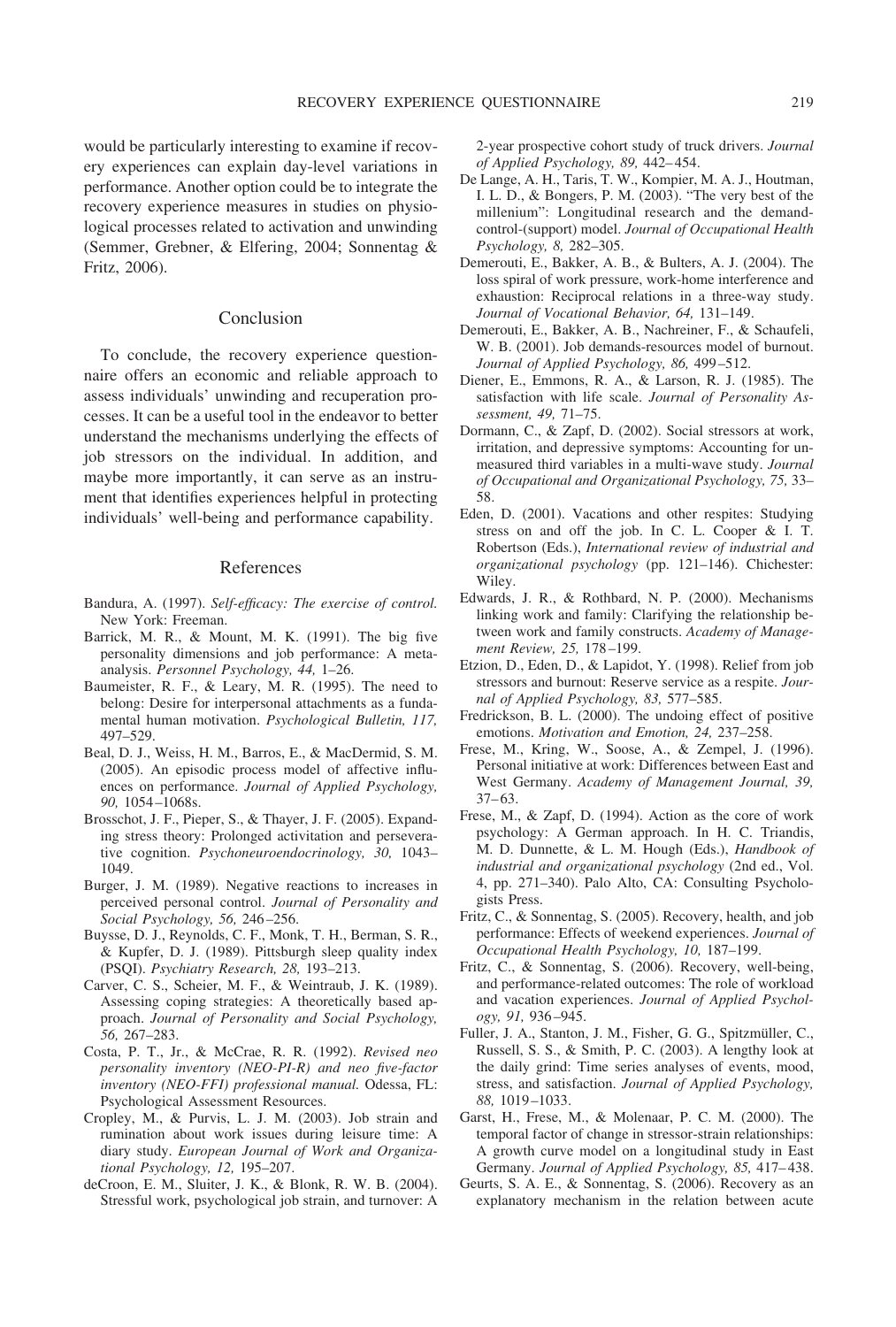stress reactions and chronic health impairment. *Scandinavion Journal of Work, Environment and Health, 32,* 482– 492.

- Goldberg, D. (1972). *The detection of psychiatric illness by questionnaire.* London: Oxford University Press.
- Grebner, S., Semmer, N. K., & Elfering, A. (2005). Working conditions and three types of well-being: A longitudinal study with self-report and rating data. *Journal of Occupational Health Psychology, 10,* 31– 43.
- Griffin, J. M., Fuhrer, R., Stansfeld, S. A., & Marmot, M. (2002). The importance of low control at work and home on depression and anxiety: Do these effects vary by gender and social class? *Social Science & Medicine, 54,* 783–798.
- Grossman, P., Niemann, L., Schmidt, S., & Walach, H. (2004). Mindfulness-based stress reduction and health benefits: A meta-analysis. *Journal of Psychosomatic Research, 57,* 35– 43.
- Hartig, T., Evans, G. W., Jamner, L. D., Davis, D. S., & Gärling, T. (2003). Tracking restoration in natural and urban field settings. *Journal of Environmental Psychology, 23,* 109 –123.
- Hartig, T., Johansson, G., & Kylin, C. (2007). The telework tradeoff: Stress mitigation vs. constrained restoration. *Applied Psychology: An International Review, 56,* 231– 253.
- Heller, D., Watson, D., & Ilies, R. (2004). The role of person versus situation in life satisfaction: A critical examination. *Psychological Bulletin, 130,* 574 – 600.
- Hobfoll, S. E. (1998). *Stress, culture, and community: The psychology and physiology of stress.* New York: Plenum Press.
- Jackson, P. R., Wall, T. D., Martin, R., & Davids, K. (1993). New measures of job control, cognitive demand, and production responsibility. *Journal of Applied Psychology, 78,* 753–762.
- Jacobson, E. (1938). *Progressive relaxation.* Chicago: University of Chicago Press.
- Jex, S. M. (1998). *Stress and job performance: Theory, research, and implications for managerial practice.* Thousand Oaks, CA: Sage.
- John, O. P., & Srivastava, S. (1999). The big five trait taxonomy: History, measurement, and theoretical perspectives. In L. A. Pervin & O. P. John (Eds.), *Handbook of personality: Theory and research* (2nd ed., pp. 102– 138). New York: Guilford Press.
- Kelley, H. H. (1971). *Attribution in social interaction.* Morristown, NJ: General Learning Press.
- Lang, F. R., Lüdtke, O., & Asendorpf, J. B. (2001). Testgüte und psychometrische Äquivalenz der deutschen Version des Big Five Inventory (BFI) bei jungen, mittelalten und alten Erwachsenen [Validity and psychometric equivalence of the German version of the Big Five Inventory (BFI) in young, middle-aged, and old adults]. *Diagnostica, 47,* 111–121.
- Larson, R. (1989). Is feeling "in control" related to happiness in daily life? *Psychological Reports, 64,* 775–784.
- Lazarus, R. S. (1966). *Psychological stress and the coping process.* New York: McGraw-Hill.
- Lazarus, R. S., & Folkman, S. (1984). *Stress, appraisal, and coping.* New York: Springer.
- Leitner, K., & Resch, M. G. (2005). Do the effects of job stressors on health persist over time? A longitudinal

study with observational stressor measures. *Journal of Occupational Health Psychology, 10,* 18 –30.

- Maslach, C., Schaufeli, W. B., & Leiter, M. P. (2001). Job burnout. *Annual Review of Psychology, 52,* 397– 422.
- Meijman, T. F., & Mulder, G. (1998). Psychological aspects of workload. In P. J. D. Drenth & H. Thierry (Eds.), *Handbook of work and organizational psychology* (Vol. 2: Work psychology, pp. 5–33). Hove, England: Psychology Press.
- Meissner, M. (1971). The long arm of the job: A study of work and leisure. *Industrial Relations, 10,* 239 –260.
- Mohr, G. (1986). *Die Erfassung psychischer Befindensbeeintra¨chtigungen bei Arbeitern* [*Assessment of impaired psychological well-being in industrial workers*]. Frankfurt/M.: Lang.
- Muraven, M., Tice, D. M., & Baumeister, R. F. (1998). Self-control as limited resource: Regulatory depletion patterns. *Journal of Personality and Social Psychology, 74,* 774 –789.
- Parkinson, B., & Totterdell, P. (1999). Classifying affectregulation strategies. *Cognition and Emotion, 13,* 277– 303.
- Parkinson, B., Totterdell, P., Briner, R. B., & Reynolds, S. (1996). *Changing moods: The psychology of mood and mood regulation.* London: Longman.
- Pelletier, C. L. (2004). The effect of music on decreasing arousal due to stress: A meta-analysis. *Journal of Music Therapy, 41,* 192–214.
- Rook, J. W., & Zijlstra, F. R. H. (2006). The contribution of various types of activities to recovery. *European Journal of Work and Organizational Psychology, 15,* 218 –240.
- Rosenfield, S. (1989). The effects of women's employment: Personal control and sex differences in mental health. *Journal of Health and Social Behavior, 30,* 77–91.
- Ruderman, M. N., Ohlott, P. J., Panzer, K., & King, S. N. (2002). Benefit of multiple roles for managerial women. *Academy of Management Journal, 45,* 369 –386.
- Semmer, N. (1984). *Streßbezogene Tätigkeitsanalyse* [Stress-oriented task-analysis]. Weinheim: Beltz.
- Semmer, N. K., Grebner, S., & Elfering, A. (2004). Beyond self-report: Using observational, physiological, and situation-based measures in research on occupational stress. In P. L. Perrewé & D. C. Ganster (Eds.), *Research in occupational stress and well-being: Emotional and physiological processes and positive intervention strategies* (Vol. 3, pp. 205–263). Amsterdam, NL: Elsevier.
- Sluiter, J. K., Van der Beek, A. J., & Frings-Dresen, M. H. W. (1999). The influence of work characteristics on the need for recovery and experienced health: A study on coach drivers. *Ergonomics, 42,* 573–583.
- Sonnentag, S. (2001). Work, recovery activities, and individual well-being: A diary study. *Journal of Occupational Health Psychology, 6,* 196 –210.
- Sonnentag, S., & Bayer, U.-V. (2005). Switching off mentally: Predictors and consequences of psychological detachment from work during off-job time. *Journal of Occupational Health Psychology, 10,* 393– 414.
- Sonnentag, S., & Frese, M. (2003). Stress in organizations. In W. C. Borman, D. R. Ilgen, & R. J. Klimoski (Eds.), *Comprehensive handbook of psychology* (Vol. 12: Industrial and organizational psychology, pp. 453-491). Hoboken, NJ: Wiley.
- Sonnentag, S., & Fritz, C. (2006). Endocrinological processes associated with job stress: Catecholamine and